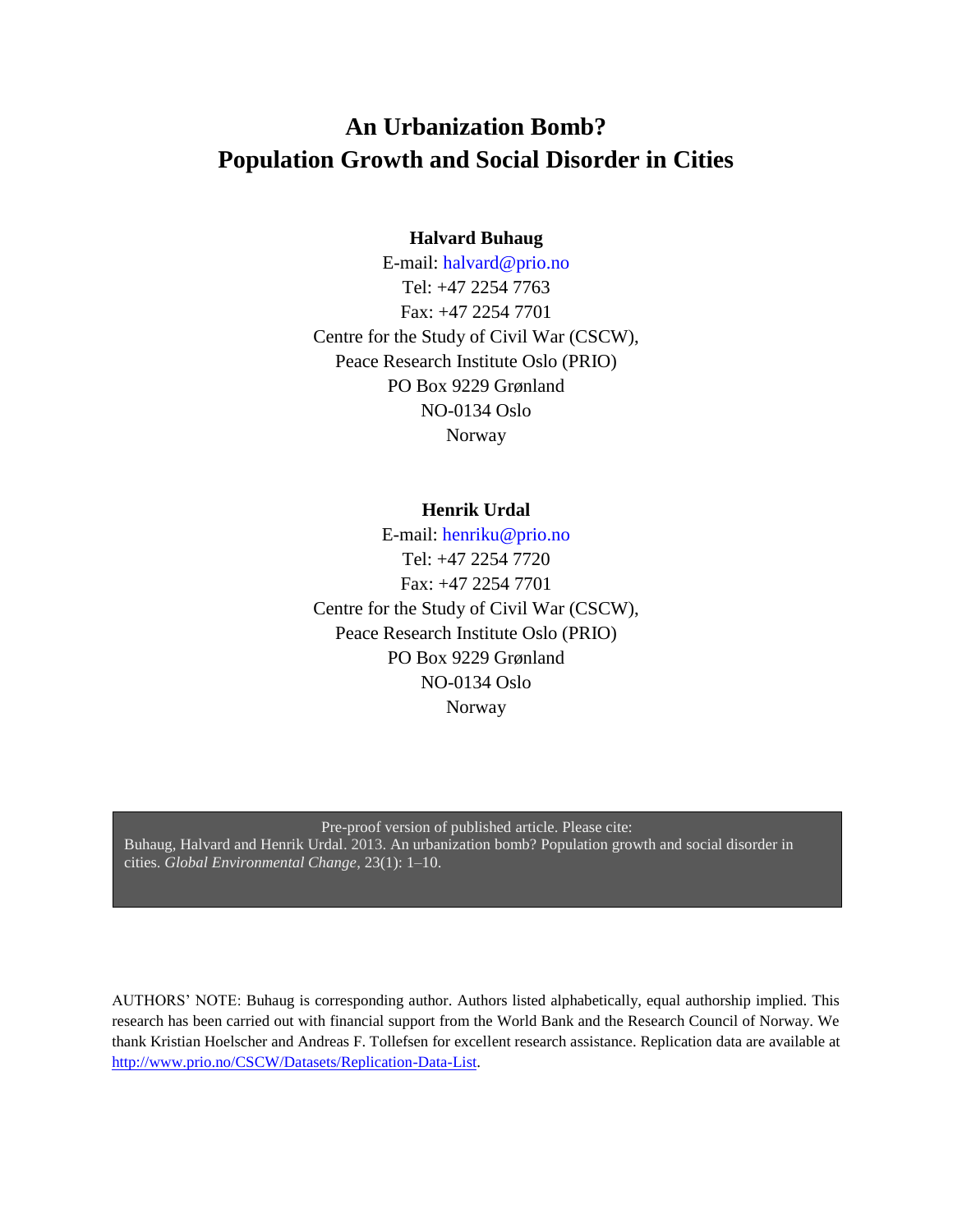And the cities keep growing. I got a general sense of the future while driving from the airport to downtown Conakry, the capital of Guinea. The forty-five-minute journey in heavy traffic was through one never-ending shantytown: a nightmarish Dickensian spectacle to which Dickens himself would never have given credence. The corrugated metal shacks and scabrous walls were coated with black slime. Stores were built out of rusted shipping containers, junked cars, and jumbles of wire mesh. The streets were one long puddle of floating garbage. Mosquitoes and flies were everywhere. Children, many of whom had protruding bellies, seemed as numerous as ants. When the tide went out, dead rats and the skeletons of cars were exposed on the mucky beach. In twenty-eight years Guinea's population will double if growth goes on at current rates. Hardwood logging continues at a madcap speed, and people flee the Guinean countryside for Conakry. It seemed to me that here, as elsewhere in Africa and the Third World, man is challenging nature far beyond its limits, and nature is now beginning to take its revenge.

Robert Kaplan (1994, p. 2)

#### **1. Introduction**

For the first time in history, the majority of the world population now lives in cities. By 2050, current projections indicate that two in every three persons will live in urban areas and that all population growth during this period, around 3 billion people, will be absorbed by cities (UN 2010). Most of this growth will take place in Sub-Saharan Africa and Asia. Considering the impending consequences of global warming, such as sea-level rise and more extreme weather patterns, even these far-reaching projections may turn out to be too conservative. Rapid growth of city populations puts significant demands on the societies' ability to provide public services like adequate housing, electricity, water supply, health care, education, and jobs. Widespread shanty towns around major cities in the developing world epitomize the challenges of accommodating a growing population. According to a recent survey, many governments of developing countries now explicitly discourage strong urban population growth; 77 percent of African and 66 percent of Asian countries have implemented policies to reduce migrant flows to large cities (UN 2010, p. 13). However, while trying to slow urban growth may be politically desirable, it rarely works (UNFPA 2007, p. 13).

Urbanization, or the increase in the urban share of the total population, is determined by three phenomena: natural growth, rural-urban migration, and reclassification of areas from rural to urban. Urban population growth holds a central place in the environmental security literature. There are at least two aspects to this. To some extent, rural-to-urban migration is seen as a consequence of high and increasing population pressure in the countryside, leading to rural scarcity of renewable resources like cropland, forests, and freshwater (Homer-Dixon 1999). Various forms of environmental degradation, including desertification, prolonged droughts, and soil salinization, are other factors that might deteriorate agricultural livelihoods and push people to the cities. Climate change may accentuate such developments (e.g. Grimm et al. 2008, Lobell et al. 2011, UK Government Office for Science 2011). On the other hand, high urban population growth may cause serious environmental problems in cities: water scarcity and contamination, land shortage, and insufficient sanitation. Although opportunities for employment are usually better in urban areas, the labor market may struggle to absorb fast-growing populations. The higher perceptible inequality in income and privileges among city dwellers is another latent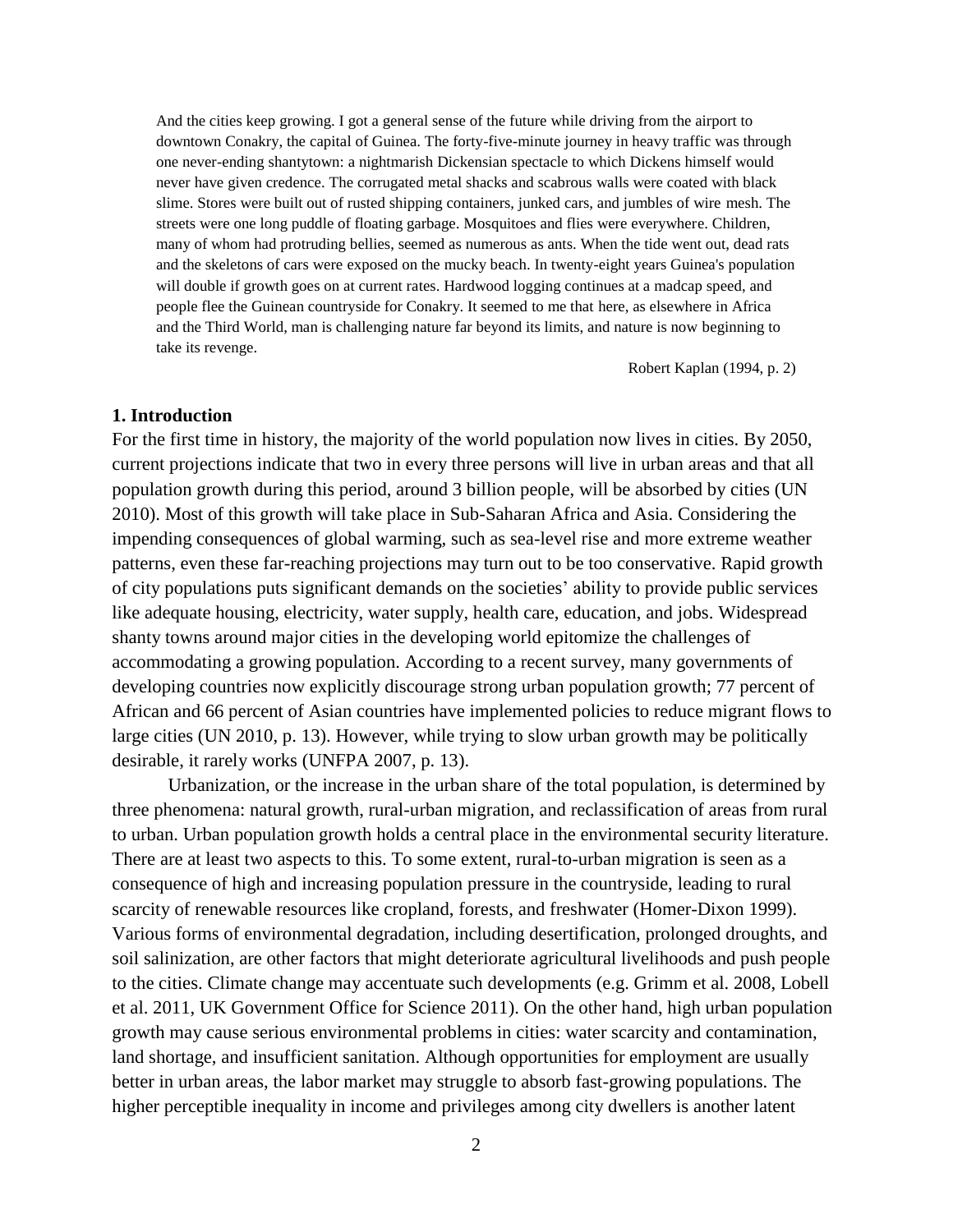source of urban frustration. Grassroots demands for democratic and economic reforms and a gradual fading of the rural experience are potential contributing risk factors. Strong urban population growth is not necessarily a significant threat to peace and stability; yet, earlier work suggests that strong urban population growth within the context of economic stagnation, little job creation, and poor governance can result in increased risks of violence and political turmoil (e.g. Goldstone 1991, Gizewski and Homer-Dixon 1995).

This study explores the empirical impact of high population growth on political violence in cities. In so doing, the article not only contributes to the prevalent environmental security literature, it also responds to calls for more systematic research on societal and security dimensions of climate change, which are severely under-researched and where the discourse so far is shaped by bold conjectures and incompatible scientific findings (Buhaug 2010a, Salehyan 2008). A key contribution of this article is a carefully designed quantitative analysis that places focus squarely on cities and their unique demographic features, as opposed to relying on overly aggregated country data. This is possible thanks to a new events dataset of urban social disorder in major Asian and African cities for the 1960-2006 period. The article's approach differs fundamentally from previous historical case studies as well as quantitative country-level studies, which in most cases are limited to studying major armed conflict with direct state involvement.

The article is organized as follows: In section 2, we discuss recent trends in population growth and urbanization and develop an argument for how and under which conditions rapid city population growth might lead to increased levels of political unrest. We then present the data and estimation techniques (section 3) before outlining and discussing the findings from the empirical analysis (section 4). Section 5 concludes the article with a consideration of future research priorities.

#### **2. Urbanization, Urban Population Pressure, and Political Violence**

### 2.1. Trends and projections in global urban population

The world presently hosts around 7 billion people and the number is rising. In 2010, the global population increased by an estimated 77.5 million. Although the global population growth rate has halved since it peaked in the early 1960s, in absolute terms the absolute population growth today is not much smaller that the peak of the late 1980s (about 87 million per year) according to the US Census Bureau. Strong population growth coupled with concern for the sustainability of renewable natural resources has set the stage for Malthusian doomsday predictions (e.g. Ehrlich 1968, Kaplan 1994) and also continued to dominate the environmental security discourse today. Yet, issues of composition and distribution of major demographic trends have received far less attention in the security discourse (notable exceptions are Goldstone 1991, Cincotta et al. 2003, and Goldstone 2010). One demographic 'megatrend' that will have major social, economic and political impact is urbanization (Goldstone 2010). According to UN statistics, the global share of the urban population increased more than fourfold during the  $20<sup>th</sup>$  century, and while overall population growth is slowing down, urbanization remains a persistent force (UN 2010).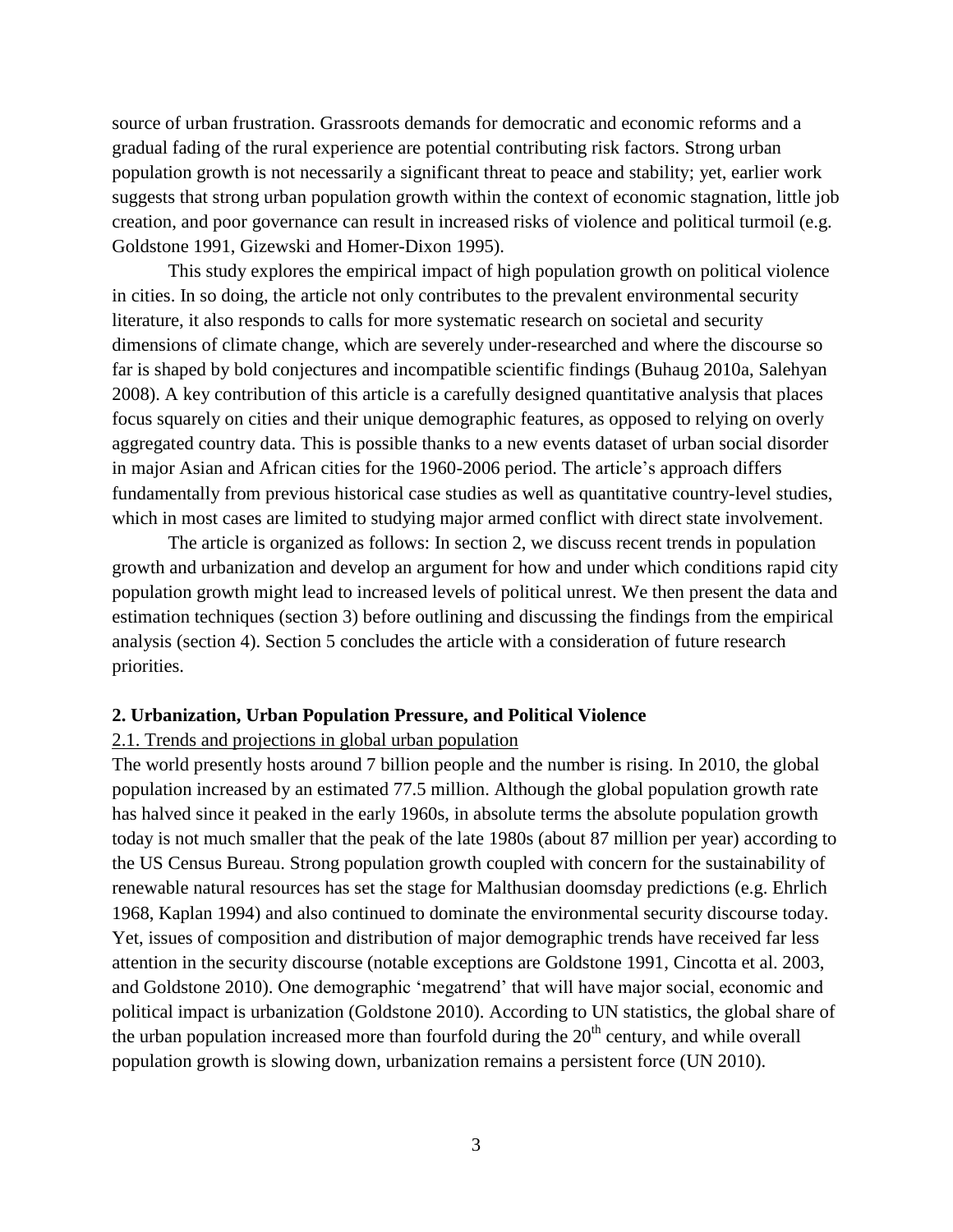Urban population growth has three complementary drivers: reproduction rate, migration, and reclassification of rural land. While natural increase due to a high birth-to-death ratio is an important factor contributing to urban population growth, rural-urban migration is the most important contributor to urban growth in many developing countries, where the concentration of investment and employment opportunities are important pull factors (UN 2010). Kahl (2006) estimates that in developing countries, rural-urban migration currently accounts for 40 to 60 percent of annual city growth. As fertility is continuing to decline, migration will become a relatively more important cause of urban growth in the future.

Urban population growth is historically linked to development (UNHABITAT 2010) and some of the most rapidly urbanizing developing countries over the last fifty years, such as Botswana and the United Arab Emirates, have also experienced high economic growth rates. However, rapid urban population growth has also more recently taken place in much less affluent contexts, and particularly in Sub-Saharan Africa, high urbanization rates seem primarily to be driven by high population growth rates than by economic growth (e.g. Cincotta et al. 2003, p. 55). In both more and less developed contexts, market access and cost of communication and infrastructure imply that job opportunities become disproportionally located in cities. Urban centers also tend to offer better health care and other social services, while personal insecurity, poverty, and environmental degradation may force people to flee the countryside. With global warming and associated processes, such as sea-level rise, more extreme weather, and deterioration of agricultural productivity in vulnerable regions, the rates of migration and urbanization might increase further (Black et al. 2008, Piguet et al. 2011). Picking up on this possibility, a report by Christian Aid (2007, p. 1) warns of a "human tide" and considers migration "the most urgent threat facing poor people in developing countries." Other studies are much more cautious in their wording (e.g. Piguet et al. 2011, Raleigh and Jordan 2010). The multi-causal nature of human migration implies that any attempt to quantify the mass of future 'environment-induced' urban population growth will be fraught with uncertainty (UK Government Office for Science 2011). Regardless of the importance of environmental push factors relative to economic and other motives, however, the crucial reality remains; all global population growth within the next few decades will be absorbed by cities.

#### 2.2. Population pressure, unrest, and political violence

Proper management of urban population growth and changing population structures is key to preserving human security. Rapid population growth can seriously constrain local governments' ability to provide basic services, including employment, housing, electricity, water, sanitation, enforcement of law and order, and development of social capital, thus greatly affecting the quality of life of the citizens. According to Goldstone (2002), it is exactly when overurbanization combines with underdevelopment – where the job market and the economy cannot keep up with urban population growth – that violence and instability may arise. Similarly, the mixing of ethnicities and shifting demographic composition of urban centers are cited as central destabilizing factors in urban environments. Climate-induced urban population growth and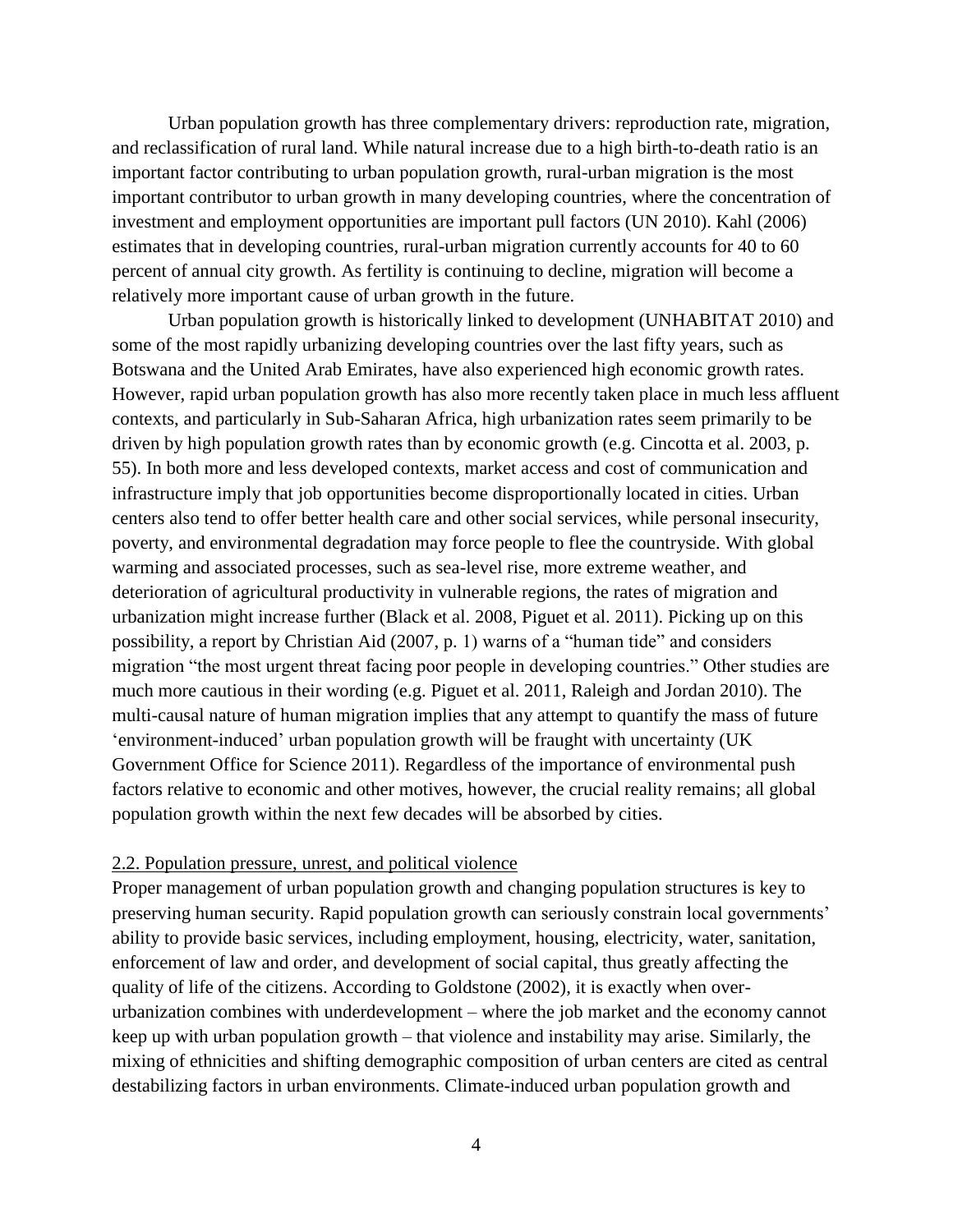temporary rural-urban distress migration are likely to add to these challenges. People fleeing the disaster-struck or environmentally unsustainable countryside may have limited resources and social networks to rely on if the offered social safety-net is inadequate.

The notion of population pressure is central to the environmental security perspective (Homer-Dixon 1999, Homer-Dixon and Blitt 1998). Rapid population growth may lead to a reduced per-capita access to subsistence resources as resource reproduction is unable to keep up with the growing demand. This is typically taking place in rural contexts where the dependence on renewable resources is great. Overpopulation may also lead to a decline in the overall supply of certain resources, for example due to pollution, deforestation, overgrazing, unrestrained fishing, and clearing of land for housing. Rwanda, a densely populated and predominantly rural country, is a classic case in point. Resource scarcity may also spark or escalate inter-group competition. Under unfavorable economic and political conditions, such competition may take the form of violent conflict. Poor countries are argued to be particularly susceptible to violent resource conflicts as they have limited capacities to adapt to changing environments and often lack institutional arrangements for peaceful conflict resolution (Barnett and Adger 2007) – even if a conditional relationship is yet to be robustly verified (for recent contributions, see Benjaminsen et al. 2012, Devitt and Tol 2012, Gizelis and Wooden 2010, Hendrix and Salehyan 2012, Raleigh 2010, Raleigh and Kniveton 2012, Theisen 2012, and Theisen et al. 2011-12).

While some individuals and communities manage to adapt to forms of resource scarcity, substitute resources or use them more efficiently, others will exit and settle in more promising environments, including in urban areas. In this way, rural-urban migration could act as a safety valve, relieving the countryside of the impending population pressure. On the other hand, largescale migration to cities might merely translate the problem of overpopulation into an urban setting, potentially causing a security challenge (Cincotta et al. 2003, Gizewski and Homer-Dixon 1995, Goldstone 1991, 2001, Homer-Dixon 1999, Homer-Dixon and Blitt 1998, Kahl 2006). Gizewski and Homer-Dixon (1995) point to three broad risk factors. First, rural–urban migrants are likely to experience economic marginalization and relative deprivation, increasing their awareness of their own situation and hence the potential for political radicalization. Second, migrants may experience difficulties in adjusting socially and psychologically to life in the city, and traditional sources to social authority and control are weakened. Third, the urban environment facilitates high levels of social communication, including greater opportunities for collective political action. The authors concede that in order to produce violence, city population growth rates have to interact with key facilitating factors (stressors) like economic crises, institutional breakdown, a high degree of communalism or ethnic cleavage, growing demands for democratization, presence of organized crime, and availability of weapons in the urban environment. Focusing on population settlement patterns, Toft (2003) notes that ethnic groups that are concentrated in urban centers have the greatest capabilities and potential for mobilization due to access to media, money, and dense economic and social networks. However, urban ethnic groups often lack a strong attachment to the city as their 'homeland', and are much more likely to engage in nonviolent political activity.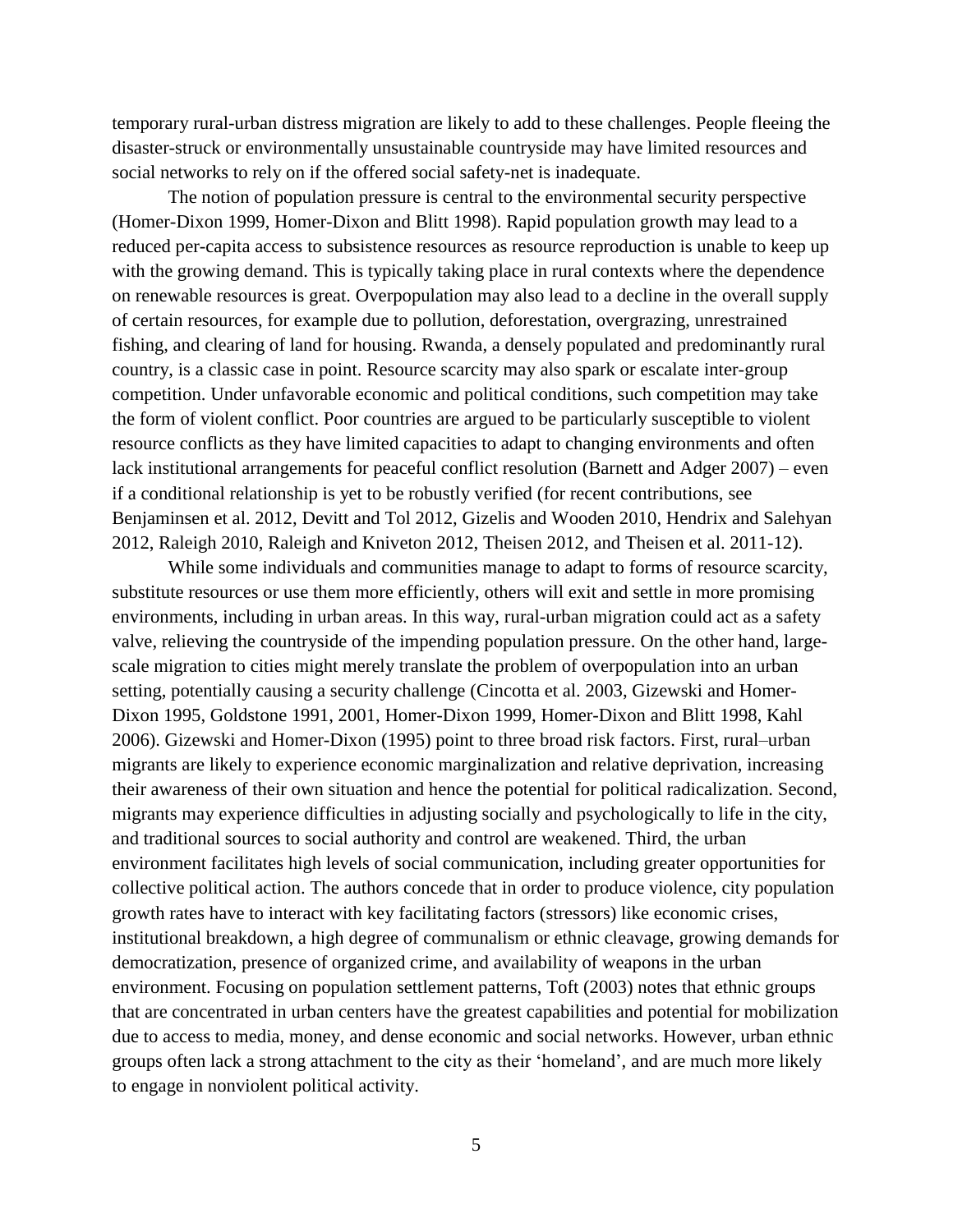#### 2.2.1 Case study evidence

The notion that rapid urban population growth may relate to political violence seems to be borne out by several prominent case studies. In a careful analysis of political upheaval in early modern societies, Goldstone (1991) argues that cases of revolution and rebellion as diverse as the English and French Resolutions, rebellions in the Ottoman empire in the late sixteenth century, and the fall of the Ming dynasty in the mid-seventeenth century were all in part driven by strong population growth leading to large-scale rural-urban migration and declining real wages, producing opportunities for revolutionary movements. Also Huntington (1996, p. 113) notes the role of urbanization in causing social mobilization, and argues that the newly uprooted masses of rural-to-urban migrants throughout the Muslim World in the 1970s and 1980s were attracted to radical Islamic movements as these provided slum dwellers with social services and offered a "dignified identity". In an extensive case study research project linking population, environment, and conflict, Homer-Dixon and colleagues (Homer-Dixon and Blitt 1998) also address how natural resource scarcity and high rural population pressure is linked to urban violence and conflict. In the case of Pakistan, Gizewski and Homer-Dixon (1998, p. 188) find that high population pressure in rural areas push diverse and contending societal groups into close contact in urban contexts. Existing animosities and systematic inequalities between ethnic groups are becoming more easily observable and more salient in the competition for scarce urban resources, contributing to cause ethnically based urban violence. Similar links between urban growth rates and social unrest are noted for South Africa (Percival and Homer-Dixon 1998) as well as in an earlier study on Southeast Asia (Evers 1975). Further, in an analysis of urban ethnic violence in Kenya in the 1990s, Kahl (2006) concludes that the prime cause of the conflict was overstretched infrastructure and social services due to rapid rural-urban migration.

#### 2.2.2 Quantitative studies of level of urbanization

The quantitative studies of relevance can broadly be separated into those addressing the level of urbanization, and those studying change. Cross-national time-series studies have at best found mixed evidence for the relationship between high levels of urbanization (measured by the share of the national population that lives in urban areas) and violent conflict. Collier and Hoeffler (2004) report that larger urban population shares, and in particular higher population concentrations, are associated with a reduced risk of civil war, even though the substantive effects are quite small. This corroborates the observation that societies with low population densities and predominantly rural populations tend to have relatively low government capacity (Herbst 2000). Urban populations are easier to rule as they are proximate to government means of authority and control, and they also provide an important source of state income through taxation (ibid.). Ravallion et al. (2007) show that the large majority of the world's poor still lives in rural areas and conclude that urbanization in developing countries has contributed to poverty alleviation. In a study of 70 less developed countries for the 1978–89 period, Auvinen (1997) found that the share of the population living in urban areas is positively associated with political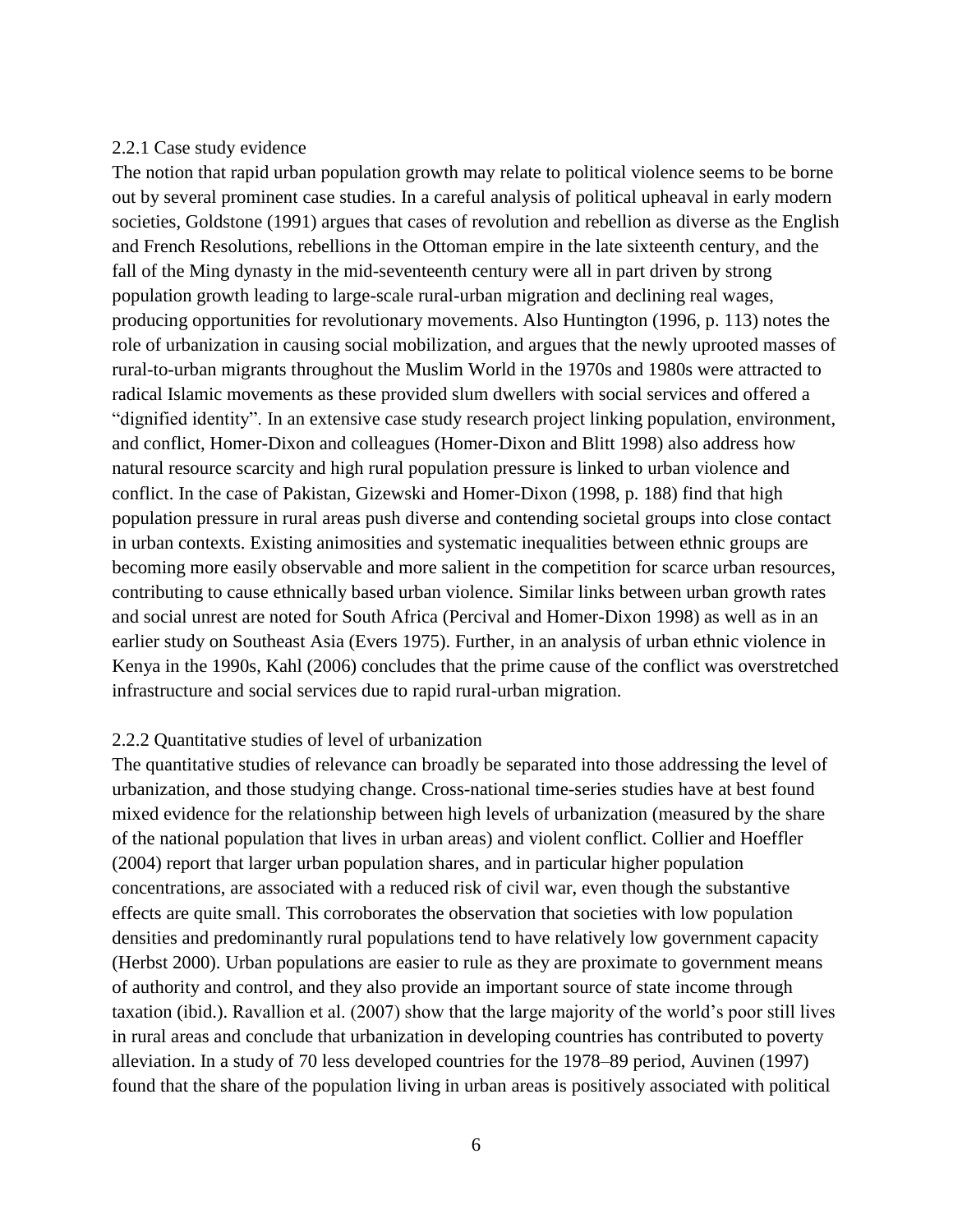protest, but not with more serious forms of violent conflict and regime change. The State Failure Task Force (Esty et al. 1998) made an important distinction between levels of development and found that high urbanization levels increase the risk of state failure for the very poorest countries in Sub-Saharan Africa. However, for more developed countries, high levels of urbanization were associated with lower state failure risk, leading the report to conclude that it was a question of being "out of balance", whereby economic development fails to keep up with urban growth (Ibid., p. 15).

#### 2.2.3 Quantitative studies of urban population dynamics

Few statistical studies consider whether and how changes in the size and composition of the urban population affect security. One notable and influential exception is Cincotta et al. (2003), whose bivariate comparisons indicate that countries undergoing rapid urban growth of four percent or more per year are twice as likely to experience civil conflict as countries with an annual urban population growth below one percent. While that study highlights the need for systematic assessment of the relationship between urban population growth and violent conflict, there are some caveats to the empirical observations. The analysis does not account for third factors, such as level of development and type of government; the temporal data coverage is limited, it provides only one observation per country for urban growth (1990-95 period), and it includes conflict observations from the 1990 through 2000 period only. In a global study of conflict outbreaks between 1950 and 2000, Urdal (2005) uses the same urban population growth and conflict data as Cincotta et al. (2003). The study covers all countries in the world, analyzing 192 conflict outbreaks, and controlling for factors like regime type, level of development, economic growth, and overall population growth. It concludes that urban population growth rates are not associated with conflict risk for the full period covered by the study, and that high urban population growth actually is linked to lower conflict risk when only looking at the post-Cold War period (1990-2000). In a time-series study of Indian states for the 1956 through 2002 period, Urdal (2008) found that urban population growth rates were not predicting either of three different measures of political violence across time and space in India. Although an urban phenomenon like Hindu-Muslim riots were unaffected by the growth in urban populations, high urban population growth was found to be associated with lower probability of traditional armed conflict (ibid.).

#### 2.2.4 A new approach: studying city population growth rates

Despite the limited support reported in the quantitative studies referred to above, several issues imply that a rejection of a causal relationship between rapidly growing urban populations and violence might be premature. First, previous quantitative analyses are largely limited to investigating direct relationships, thereby enforcing rather crude causal assumptions. The general ignorance of conditional effects in quantitative research has been subject to major criticism from case-oriented researchers (e.g. Homer-Dixon 1999). Consequently, in section 2.3, we develop a theoretical argument that specifically incorporates the role of institutions, level of development,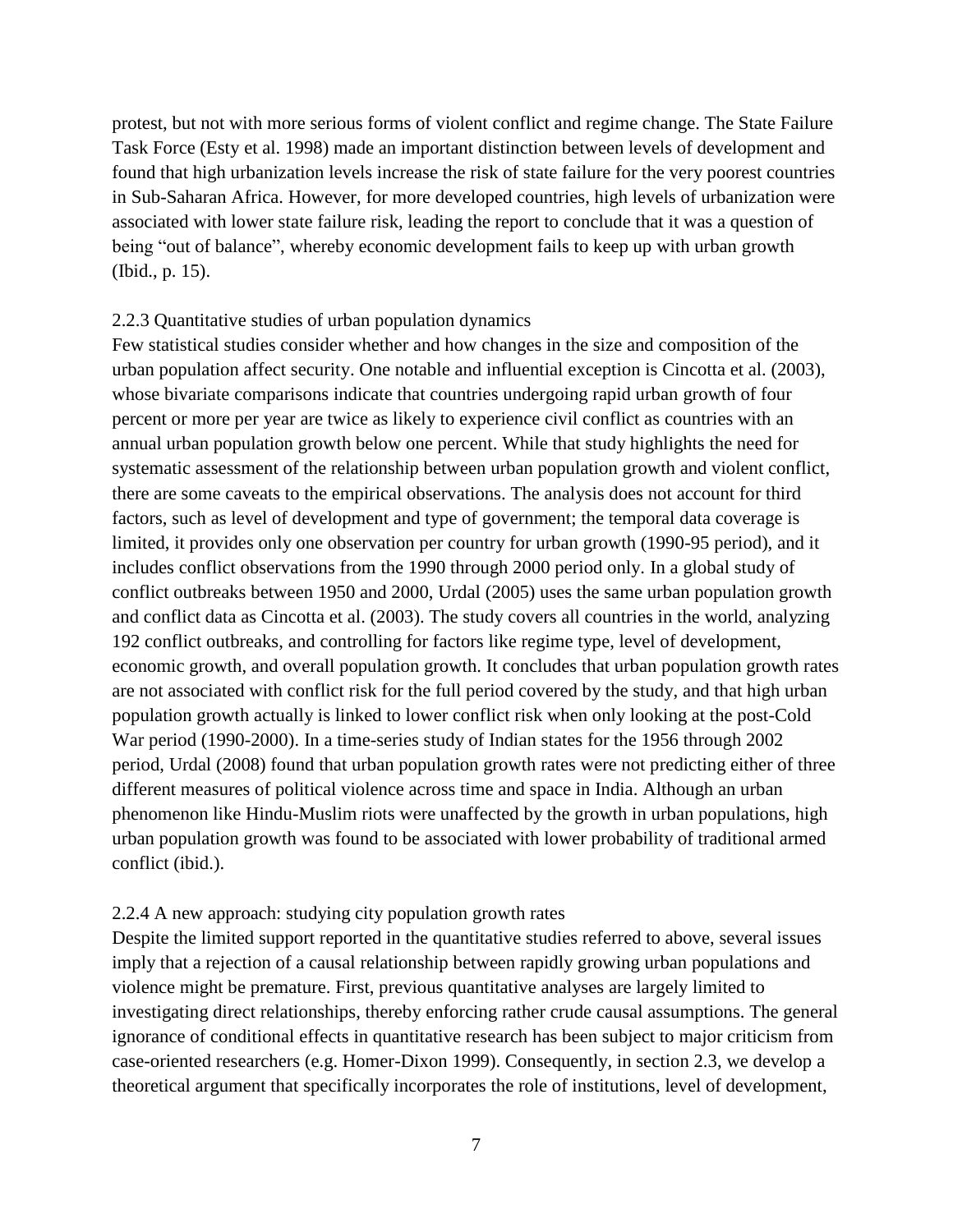and economic shocks. Second, earlier research is restrained in that it generally conducts empirical analysis at a too high level of aggregation. Whereas arguments link increasing population pressure to local violence, statistical analyses habitually apply a country-level approach where national urban population shares or urban population growth statistics are regressed on country-level conflict data. This is problematic since urban population growth may in principle alleviate population pressure and conflict risk in rural areas, while potentially increasing the likelihood of violence and disturbances in urban areas. To remedy this problem, the present study uses city-level data on population growth and political violence to specifically address urban population-violence dynamics. A third significant limitation of past research concerns the dependent variable. Determined by data availability, earlier cross-national statistical studies have focused on conventional armed conflicts between organized parties beyond a certain severity threshold, typically 25 or 1,000 annual deaths (e.g. Cincotta et al. 2003, Collier and Hoeffler 2004, Urdal 2005). Focusing only on the most severe forms of conflict may disguise many important nuances in the nature and distribution of contemporary urban violence. In the introduction to a recent special journal issue on "Climate change and conflict", Gleditsch (2012, p. 5) noted that none of the studies in this emerging field addressed urban violence. In contrast, this paper uses a newly collected dataset on urban social disorder that includes both violent riots and non-violent protests and demonstrations. Our assumptions and methodological approach are thus fundamentally different from earlier studies in that we are not focusing on the emergence of national conflicts but rather on urban dynamics in violent and nonviolent political activities. As such, our results are complimenting, but not directly comparable to, previous research.

Methodological issues aside, a frequent criticism of both historical case studies and statistical assessments alike is that even if strong urban population growth may not have been linked to conflict in the past, massive urban growth in the future could lead to greater pressures and thus increase conflict risks more than we have seen in previous decades (e.g. Gizewski and Homer-Dixon 1995). Similar claims are often articulated within the overlapping climate security debate, usually with reference to unspecified environmental or demographic 'tipping points' (e.g. Russill and Nyssa 2009) that could upset known determinants of human behavior. We agree that rapid urban population growth – in the same manner as other plausible security threats – cannot be assessed outside of the economic and political realm. Strong population growth should not be expected to bring about violent social tensions in all urban contexts. We are not convinced, however, that established causal patterns necessarily will be dramatically different in the future and that past trends cannot inform us about likely future developments. According to the UNappointed Intergovernmental Panel on Climate Change (IPCC 2007), certain forms of stressors that could contribute to exacerbating the pressure from burgeoning urban populations will become more prevalent in some parts of the world. A number of cities with high population growth rates in our dataset are situated in areas identified by the IPCC as particularly vulnerable to such stressors, including Bamako and Lomé in West Africa, as well as other African cities like Nairobi, Khartoum, and Luanda, and Asian cities like Kathmandu, Dhaka, Saigon, and New Delhi. These stressors include heat waves and droughts, extreme weather events (storms, floods,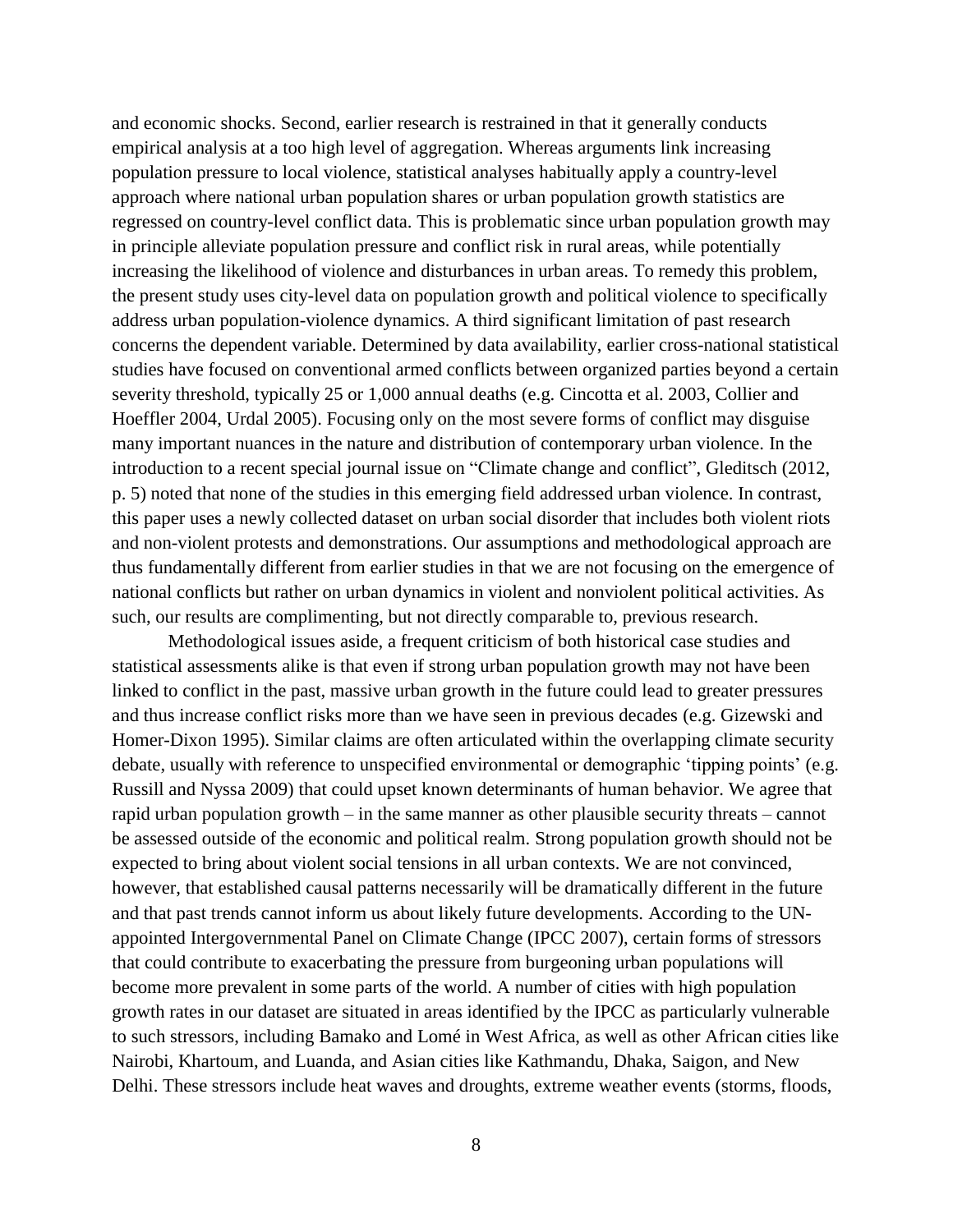wildfires), erratic precipitation patterns, and depletion of natural containers of freshwater, such as lakes, rivers, and glaciers. While such developments might have serious consequences for urban livelihood in vulnerable societies, they do not comprise a new phenomenon as such. More of the same does not dictate new causal relations by necessity.

#### 2.3. Theoretical propositions

The broad literature on social movements and collective action offers a number of possible insights into how increasing urban population pressure might transform into political violence. Theoretical approaches range from almost deterministic assumptions about ethnic hatreds and associated security dilemmas (e.g. Horowitz 1985, Kaufmann 1996, Posen 1993) via modernization-based arguments of radicalization of aggrieved, unemployed youths (e.g. Goldstone 2002, Huntington 1996) to classical theories of structural inequalities and relative deprivation (e.g. Gurr 1970). Common to all of these contributions is their attention to the distribution of opportunities and privileges among the population. Where access to such goods is shaped by underlying social cleavages, such as class, religion or cultural and historical origin, mobilization is more likely to occur. Reflecting such a context-sensitive approach, Goldstone (2002) argues that economic failure is especially detrimental, and that unmatched trends in economic and urban growth may induce violent conflict. Economic shocks in the form of recession or stagnation of the national economy could accentuate differences in and importance of economic privileges between individuals and groups, thus raising levels of dissatisfaction and grievances to the extent that it could spur violent reactions (Brennan-Galvin 2002, Gizewski and Homer-Dixon 1995; see Cederman et al., 2010 and Østby, 2008 for empirical research). Some attribute the upheavals in London in August 2011 to precisely such a logic, referring to economic inequalities, cuts in welfare spending, a marginalized immigrant population, and endemic youth unemployment as causes for the rioting (*The New York Times* 7 August 2011). More generally, however, rapid urban growth is likely to be a greater challenge to states that have low functional capacity (Barnett 2003). Critical in this regard, such states may be unable to provide basic services to a burgeoning population. While urban life is typically better than rural life in the sense that a higher share of urban dwellers have access to health care, education, food, and proper housing (Lomborg 2001, National Research Council 2003), there is often a mismatch between the expectations of rural-urban migrants and the extensive poverty found in many urban slums. Rampant urban growth combined with breakdown in urban services and employment opportunities arguably produce deprivation that could translate into grievances if a state is passive or even contribute to further deprivation (Kahl 2006). Hence, we surmise that the quality of urban governance, which is tightly linked to state capacity, is decisive in maintaining intergroup relations and avoiding violence under contexts of high urban population growth.

Finally, we assume that democracies, all other things being equal, are more capable of handling rapid urban growth than non-democracies. Consolidated democracies are widely regarded as the superior political system in terms of quality of governance, especially under sound economic development (Charron and Lapuente 2010). Moreover, democracies perform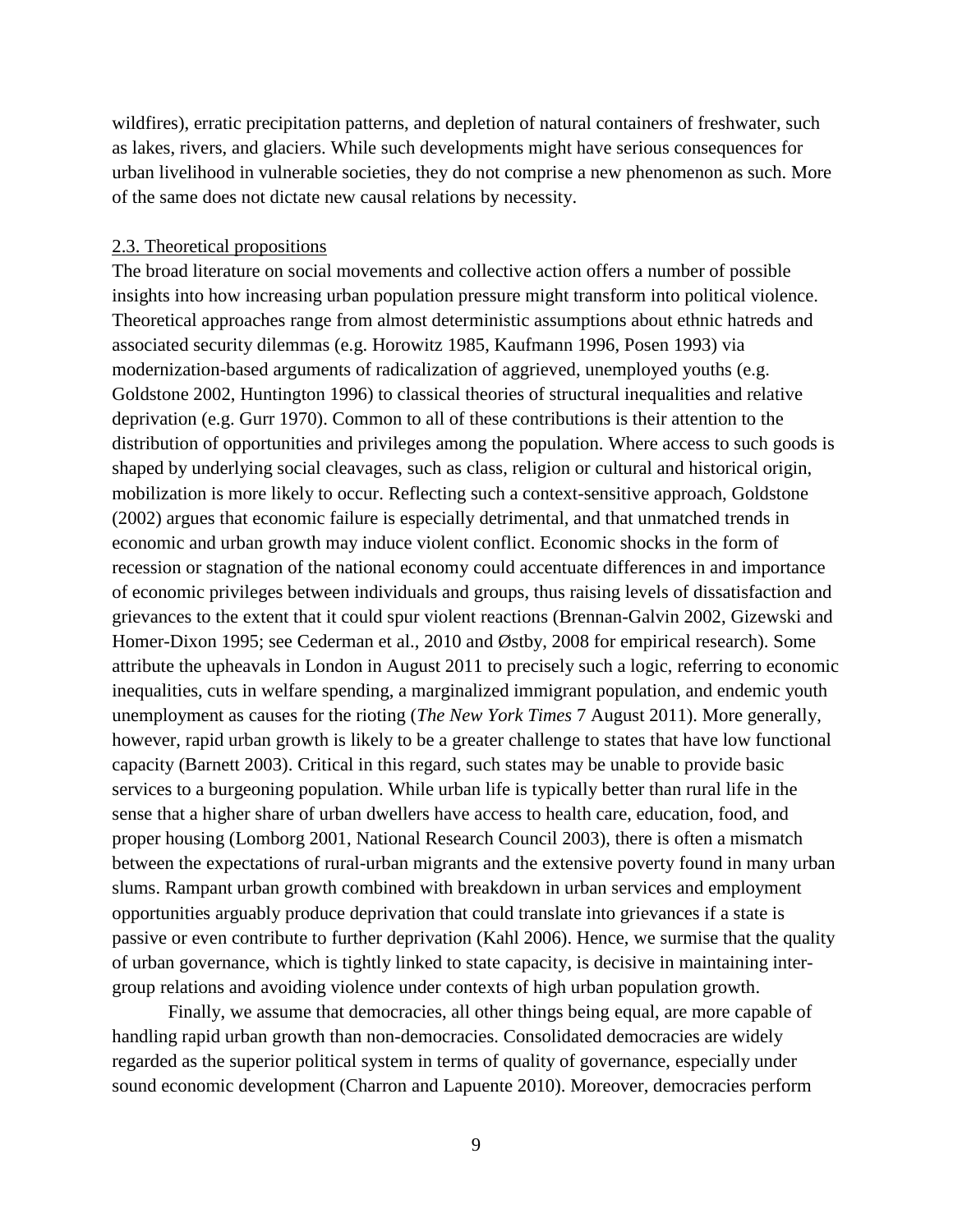better on environmental indicators, such as land degradation, pollution, and deforestation (Li and Reuveny 2006), thus potentially generating less 'push' of migrants from rural areas. As preferences and interests of the urban poor are often poorly represented by organized groups in national politics, states with rapid urban population growth and underdeveloped political institutions are likely to face demands for better government services, political reforms, and improved opportunities for participation (Kahl 2006).

From this reasoning we formulate two testable hypotheses:

## *H1: High city population growth rates are associated with higher levels of urban social disturbance.*

*H2: The positive effect of city population growth on social disturbance is most pronounced in the contexts of economic shocks, low state capacity, and absence of democracy.*

#### **3. Data and Methodological Approach**

#### 3.1. Research design

The empirical analysis covers 55 major cities in 49 different countries with yearly observations for the 1960–2006 period. Most cities are found in developing countries; the data include 23 cities in Sub-Saharan Africa and 32 in Central- and East Asia. The sample is determined by the coverage of the Urban Social Disorder data (see Urdal and Hoelscher 2012). The USD data are compiled from electronic news reports in the *Keesing's Record of World Events* (KRWE) and builds on a similar project developed by Banks (2010). The dataset covers various forms of both violent and non-violent politically motivated disorder, including demonstrations, rioting, terrorism, and armed conflict. General criminal violence is not recorded. To the extent possible, each event is coded with precise start and end dates, the actors involved, the target, number of participants, and number of casualties. From these data we generated two count measures of urban social disorder, both aggregated to the city-year level. We separate between *lethal events,* counting only those events reported to have resulted in at least one death, and *non-lethal events*, which include only those events where no casualties were reported. For comparison, we also use dichotomous measures of urban disorder, coded as 1 if at least one lethal/non-lethal event was reported during the year. While many non-lethal events may also be largely non-violent (e.g. repeated demonstrations in Tokyo against US military presence in Japan), some may have involved violence that did not lead to deaths (e.g., attempted assassination of Ugandan President Obote on 19 December 1969), or it could be that fatalities that occurred were not reported in the relevant news reports.

A total of 3,375 events are registered in the dataset, of which 1,378 (40.8 per cent) are reported to have led to fatalities. Correspondingly, 33.9 percent of all city-years experienced non-lethal events, while 25.2 percent of the observations hosted at least one lethal event. The overall trend is increasing over time, both with respect to the absolute number of events and the share of lethal unrest, albeit with considerable inter-annual variation (Figure 1). Population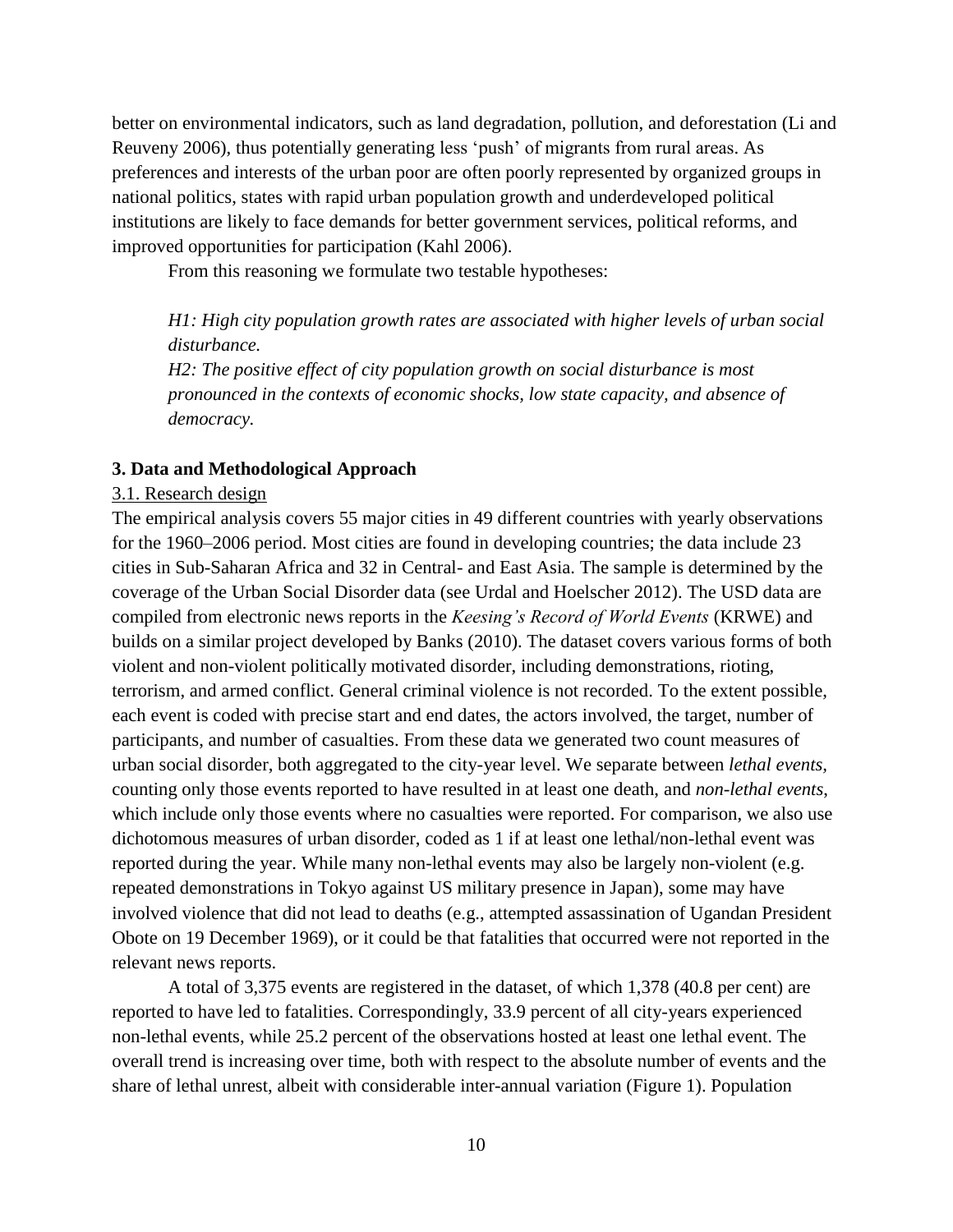growth is a conceivable contributor to the rising trend, but better news coverage and more systematic reporting in recent times are probably just as important explanatory factors. Besides, the rate of the contemporaneous population growth in these cities are many times higher than the growth rate in disorder events, implying a considerable drop in per-capita frequency of social unrest during the period.

#### [INSERT FIGURE 1 ABOUT HERE]

Before moving to operational matters, a few caveats are in order. News reports in the KRWE certainly do not cover all relevant social disturbance events. First, powerful and autocratic regimes are better positioned to censor information about public unrest and other unpleasant incidents. However, they are also likely to be relatively successful in preventing disturbance from happening, making it inherently difficult to empirically distinguish between bias and regime effect. Second, international media attention varies significantly between countries and regions. Events happening in countries that are low on the international agenda (i.e., small countries with few economic, political, and cultural ties to the West) are arguably less likely to be reported than similar events in countries of great political and economic importance. A similar bias towards English-speaking countries and news reports in the KRWE is likely. Generally, larger episodes of violence and unrest are more likely to be reported than lowintensity and isolated incidences. Finally, improvements in communications technology over time and increasing international presence in more locations could lead to a time trend bias. These time trends may also vary geographically, as media interest in specific regions and countries changes over time. Yet, we have little reason to suspect these potential biases to seriously distort our estimates, and while specific records of disorder events might be inaccurate, we believe that the overall trends across space and time are representative.

#### 3.2. Operationalization and estimation

The main explanatory variable to evaluate Hypothesis 1 is growth in the urban population. We consider several alternative measurements to corroborate our results. The primary measure used is *city population growth*, based on city-level population data from the UN Demographic Yearbook (UN, annual), supplemented by data from two online resources, the World Gazetteer (n.d.) and City Population (n.d.). As these sources provide updated population figures for selected years only, we created annualized *city population* estimates by interpolating linearly between the available observations, and extrapolating (for a maximum of five years) based on the rate of growth between the last two observations. City-specific interannual growth rates were then calculated as smoothed five-year moving averages, based on the annual estimates. This procedure ameliorates the problem of sharp spikes in the growth data, although using raw interannual growth rates in the empirical analysis produces virtually identical results.

In the robustness section, we substitute the UN-based population measures with another city-specific population growth rate measure based on CIESIN's Gridded Population of the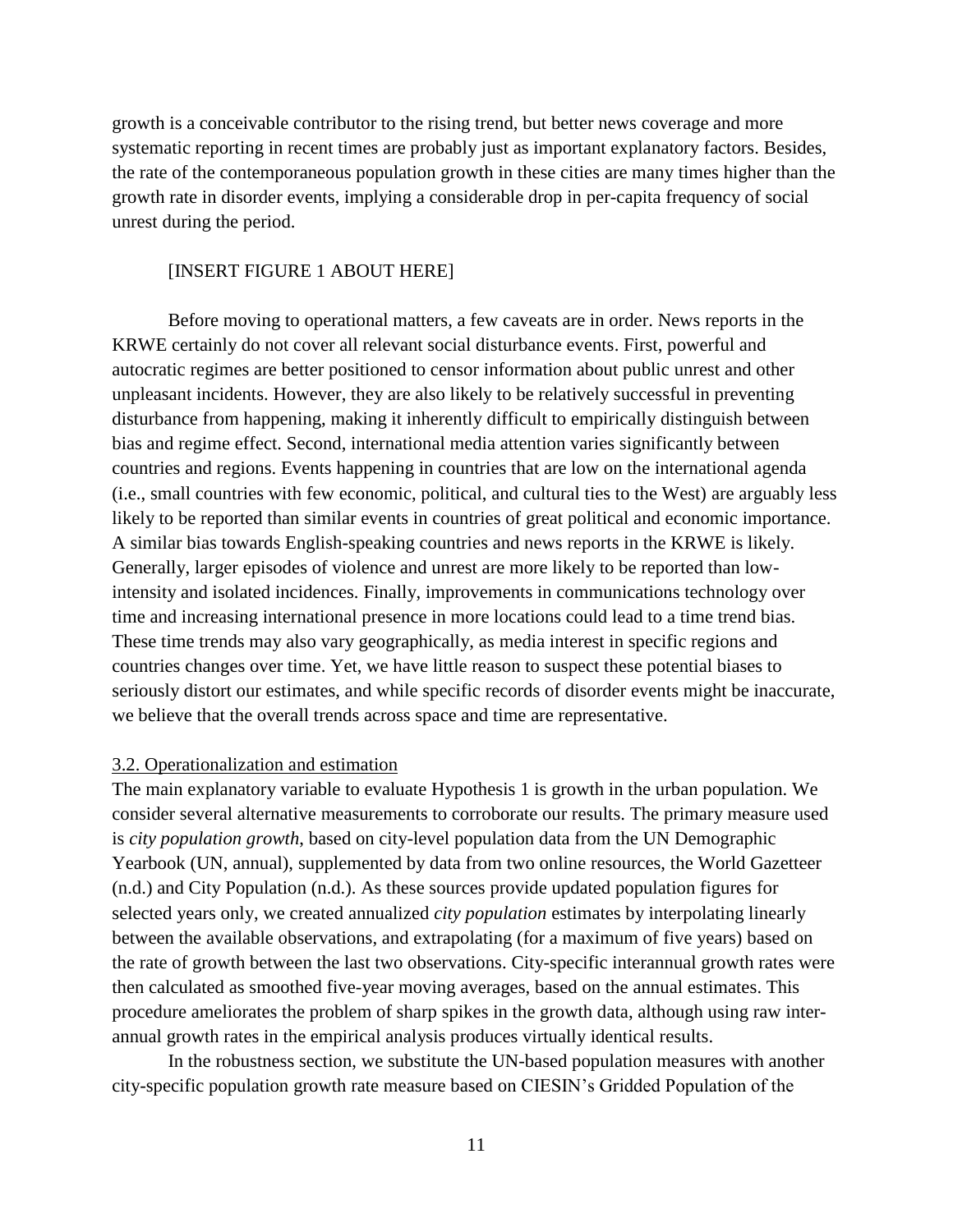World data (GPW v.3.0), extracted by means of geographic information systems (GIS) tools. We selected a coarse grid resolution of 1x1 degree before identifying the grid cells to which the 55 cities correspond. The GPW data are available for every 5 year since 1990, and we used linear interpolation to fill in missing values. From this, we calculated the inter-annual and five-year growth rates. As a final alternative measure, we use five-year growth rates for the entire urban population in the country based on UN statistics on urban and rural populations (UN, 2008). The different population growth indicators are not highly correlated (*r*=0.32–0.58), suggesting that they tap partly different demographic processes.

The following control variables are included in all models: log-transformed *city population size* (UN, annual); dummy variables for *democratic* and *autocratic* regime types, coded from the Scalar Index of Polities (SIP) data (Gates et al. 2006); log-transformed real *GDP per capita* data (Gleditsch 2002); a dummy for *economic shock*, defined as a negative change in real GDP per capita since the previous year; and *ongoing conflict* from the UCDP/PRIO Armed Conflict Data (Gleditsch et al. 2002, Themnér and Wallensteen 2012). In addition, we include a common *time trend* to account for a possible temporal bias in reporting.

We use negative binomial regression to analyze the event count measures. This approach was chosen due to the skewed distribution of events with a few high-violence observations and a majority of relatively peaceful ones. The dichotomous disorder measures are analyzed using fixed-effects logit regression. All models are run with a lagged dependent variable (*LDV*) to account for temporal dependence between observations. Lastly, city fixed effects are specified to account for unobserved heterogeneity between the cities and to ensure that the parameter estimates reflect strictly temporal covariation between social disorder and the right-hand-side variables.

#### **4. Results and Discussion**

#### 4.1. Main findings

The multivariate empirical evaluation of the proposed hypotheses is conducted by means of three sets of regression models, presented in separate tables below. These include alternative city population growth measures, contextual controls, potential interaction effects, and other sensitivity measures. Moreover, all models are estimated separately for non-lethal and lethal events. Overall, we find no evidence of a systematic connection between city population growth and the risk or frequency of urban social disorder.

A preliminary assessment of the population-disorder relationship is visualized in Figure 2. Scatter plots are of limited value for causal inference, but they are very effective in displaying patterns of co-variance. The larger symbols to the right of the figure reveal that larger cities have more demonstrations and riots in a normal year but there is little evidence to suggest that higher population growth rates (vertical axis) are associated with more political violence. If the USD estimates were normalized by population, we would find that the per capita rate of disorder events is inversely related to city size.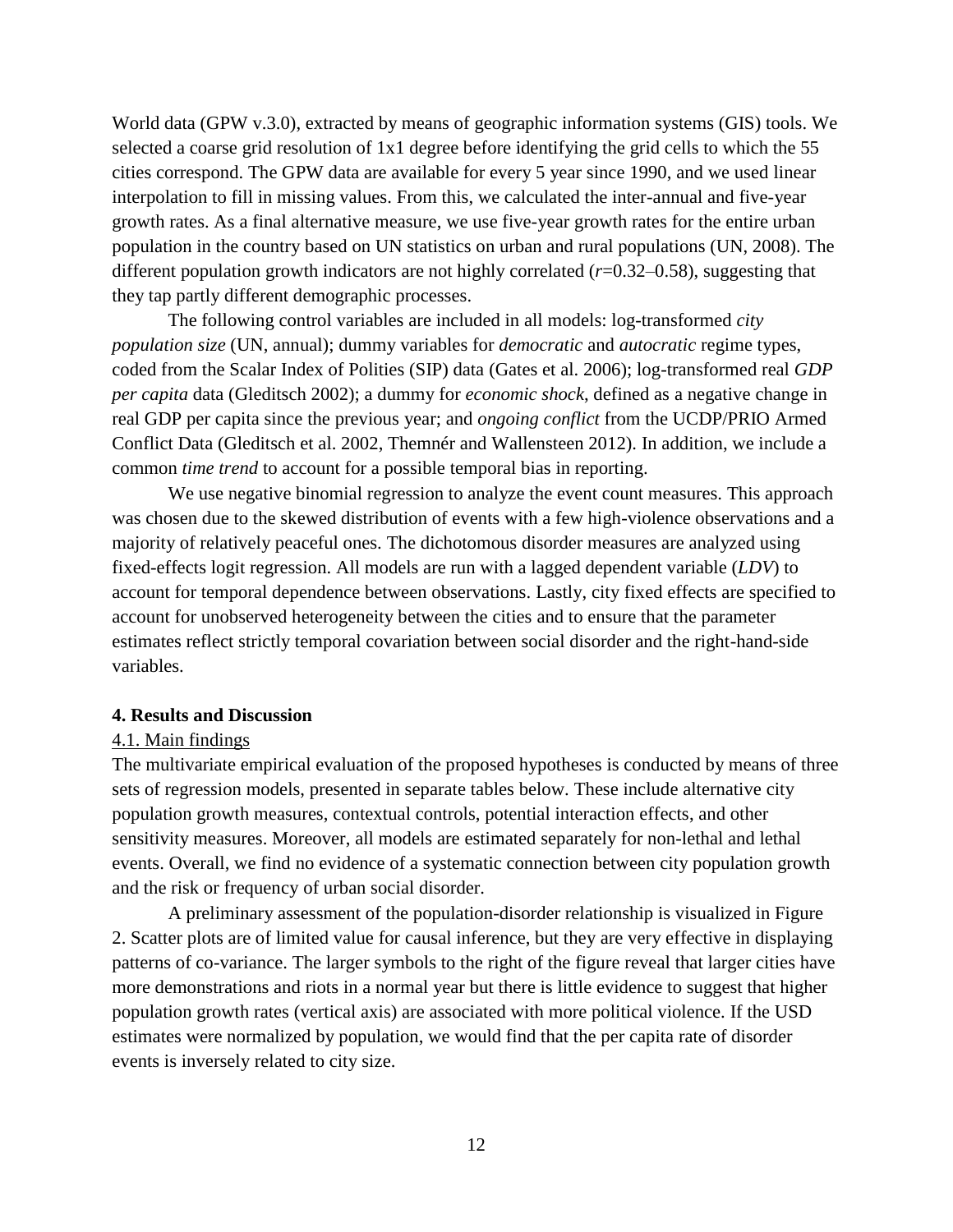#### [INSERT FIGURE 2 ABOUT HERE]

A significant limitation of this plot, beyond its inability to control for third factors, is the complete ignorance of time. Hence we cannot deduce in one direction or another regarding the dynamics between city population growth and public unrest based on this simple assessment alone. Next, we offer a more comprehensive assessment, accounting for potentially important contextual factors, such as institutional characteristics, economic development, and ongoing intrastate conflict. Table 1 shows the results from two pairs of models. The first two models are estimated using negative binomial regression on the annual count of lethal (1a) and non-lethal (1b) events. The second set of models (2a-b) use simpler dichotomous dependent variables, again separated by severity level. The number of observations differs slightly between the lethal and non-lethal samples. This is because the fixed-effects estimator by design excludes units without variation on the dependent variable. Three cities in our sample did not experience deadly disorder during the full sample period (Astana, Singapore, and Ulan Bator) while one city (Singapore) also avoided non-lethal unrest.

The models in Table 1 show no general effect of city population growth on the frequency of political violence. Indeed, the negative sign of the growth estimate for lethal events suggests that an opposite effect is more probable. In principle, this lack of association could be the result of an endogenous relationship between urban population growth and violence whereby rural residents refrain from moving to the city when it is considered unsafe. We do not believe this is an important dynamic, however. Urban social disorder is a rare phenomenon – the mean USD score is 1.3 events per city year; the median is  $0$  – and only in exceptional cases do they have a significant impact on a large portion of the citizens. One such case could be the disturbances in Teheran culminating in the Iranian Revolution of 1979. Yet, even during the extremely violent years of the late 1970s (the USD data contains records of 38 separate events during 1978 alone), available population estimates indicate no contemporaneous drop in the population growth of Teheran

So what explains urban violence, then? The variable in Table 1 with the most powerful and consistent effect is economic shock. Defined as negative growth in GDP per capita since the preceding year, economic shocks significantly and substantively increase the risk and rate of social disorder, regardless of severity level and estimation technique. Interestingly, this effect disappears almost completely if we apply a one-year time lag to the shock variable. This could indicate an endogeneity problem, or even reverse causality. Yet, violent urban protest is unlikely to have a measurable impact on the national growth rate, unless the violence was to escalate into protracted armed conflict. In fact, we find it much more problematic to assume a one-year intermittency between the materialization of economic problems and people turning to the streets.

Other factors that perform consistently across the models in Table 1 are population size, ongoing intrastate conflict, and autocratic political system. The positive effect for population comes as no surprise, and the same goes for civil war. The strong negative effect for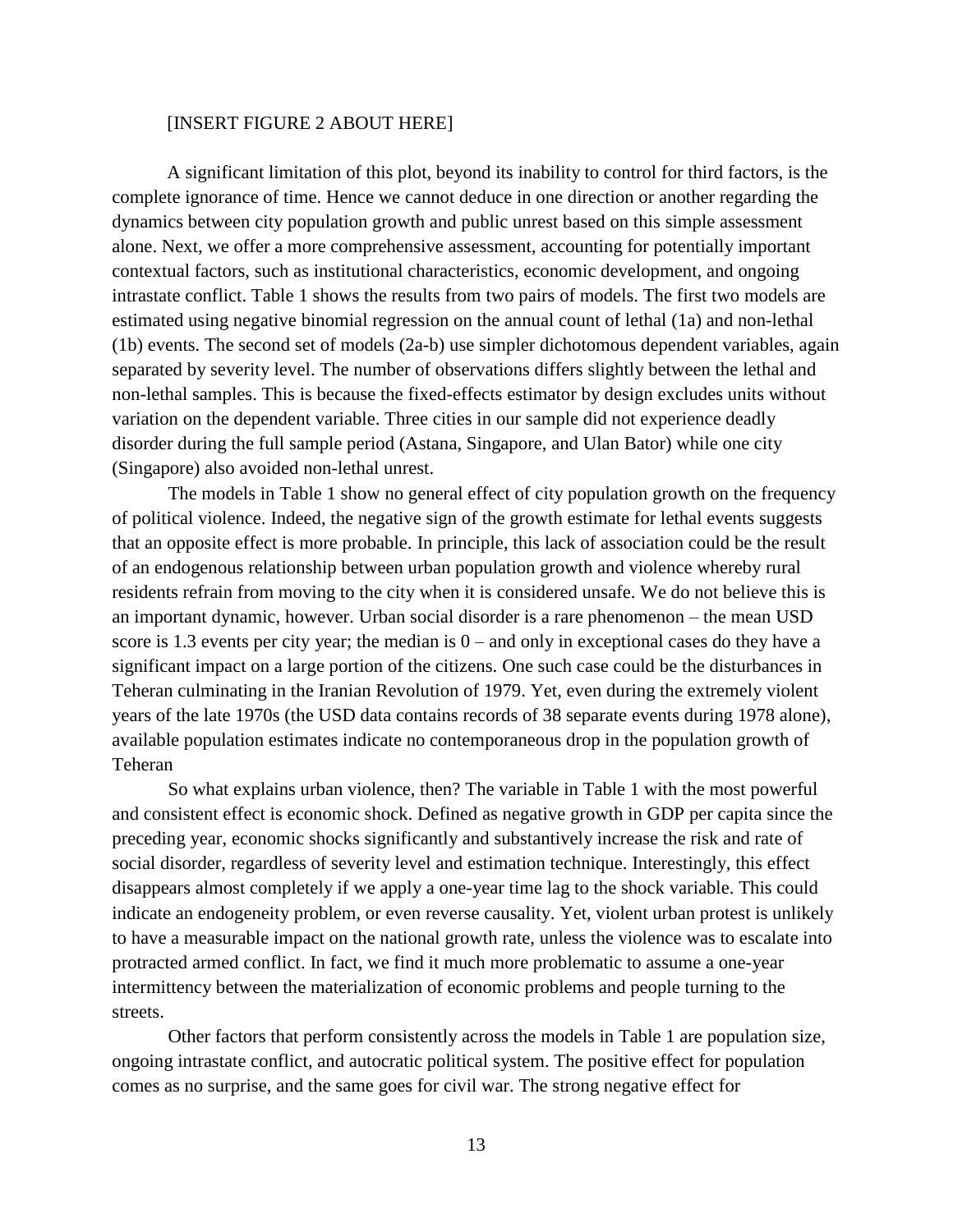authoritarian states – more significant in statistical terms than that of democracy – might seem less intuitive. This could indicate a reporting bias, whereby details of public unrest in regimes with a tight grip on national information flow are less likely to reach international media. However, we believe this result reflects the true nature of authoritarian rule, where public demonstrations are illegal and defiance is harshly punished. The effect of democracy is heavily dependent on the level of violence. For deadly riots, the dampening effect of democracy is stronger than the reverse effect of economic shock, but for non-lethal events its influence is indistinguishable from zero. Democracies by design allow for political demonstrations, and even though the protests sometimes turn violent, they rarely evolve into bloodshed. Somewhat surprisingly, GDP per capita exhibits only a trivial effect when shocks are accounted for, contrasting its powerful negative effect on civil war (Hegre and Sambanis 2006).

#### [INSERT TABLE 1 ABOUT HERE]

The results from Table 1 dictate a rejection of Hypothesis 1, but dismissing the role of urban population growth altogether would be premature as its effect on urban violence might be conditional on certain contextual characteristics, as expressed in Hypothesis 2. In the next set of models, we evaluate three possible indirect effects, where population growth is interacted with democracy, GDP per capita (inversed, to ease interpretation), and economic shock. For simplicity, we limit the selection of models to negative binomial regressions with the continuous dependent variable from now on although we maintain the distinction between lethal and nonlethal events as the behavior of some covariates vary with severity levels. The results are presented in Table 2.

Overall, the extended models reinforce the impression left by Table 1, that the rate of city population growth is largely irrelevant for politically motivated urban violence. In only one of the models do the parameter estimates indicate a possible effect of population growth, working through the level of economic development. The interaction between population growth and poverty in Model 4b suggests that the frequency of non-lethal disorder events go up with higher city population growth rates in poor countries, as predicted by Hypothesis 2. However, when the interaction term is interpreted jointly with the individual effects of population growth and income, we find that the overall effect is quite small. For a city with median scores on all other covariates, the predicted score from Model 5b is virtually constant at 0.3 events per city year for the entire range of observed population growth rates. For lethal events (4a) and for the interactions with democracy (3a-b) and economic shock (5a-b), the impact of city population growth is negligible. The remaining covariates in all essence produce results identical to those reported above. Democracy (as well as autocracy) maintains the negative parameter estimate from previous models, indicating that a free, liberal political system can safeguard against lethal urban riots. Moreover, all forms of urban disorder are more likely during national economic crises, and lethal events are also more frequent when a civil war is ongoing. Lastly, we find a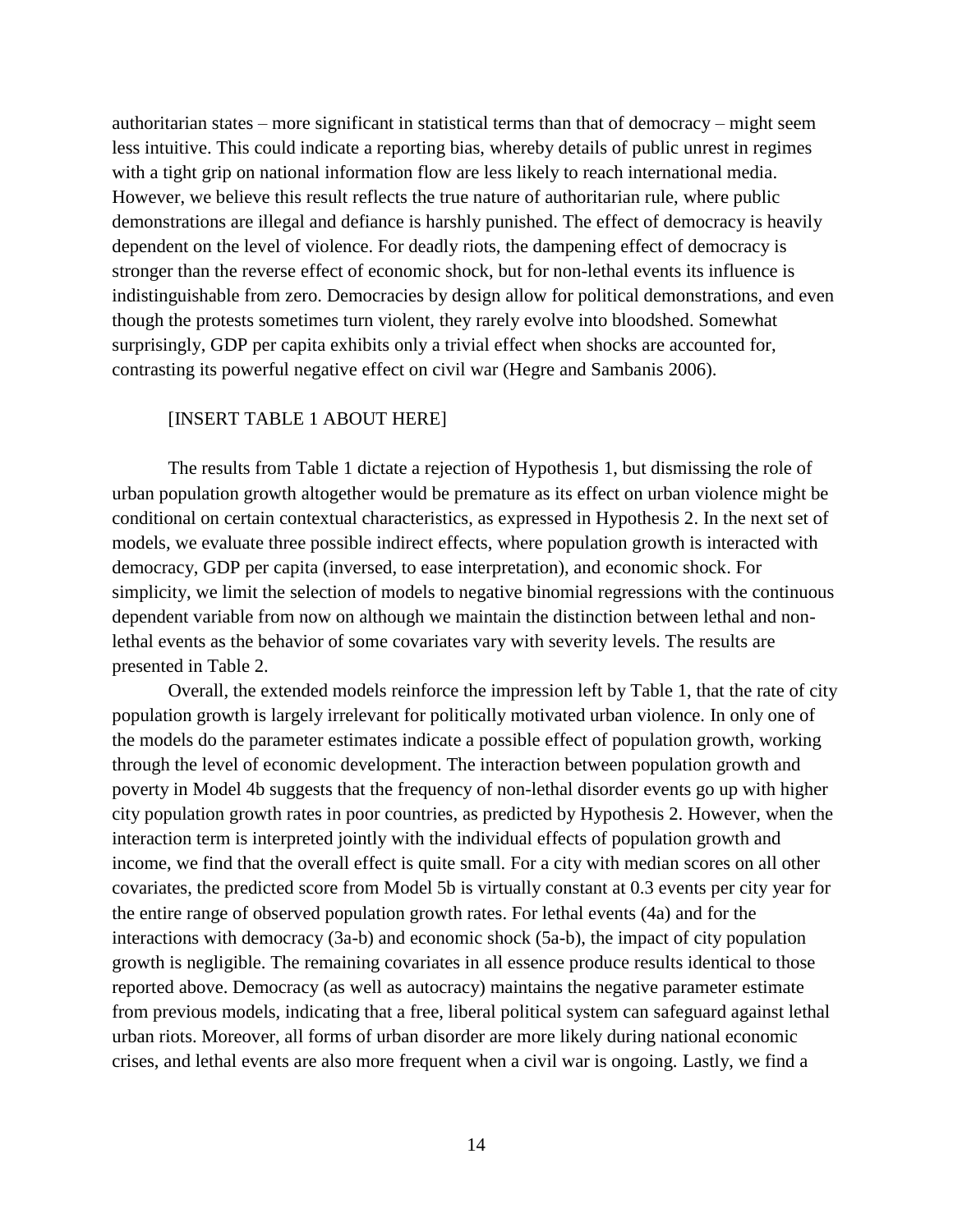weak time effect with more urban disorder in recent years, but this pattern is evident only for lethal events.

#### [INSERT TABLE 2 ABOUT HERE]

#### 4.2. Sensitivity

The interaction terms add little to the baseline model besides introducing multicollinearity issues, and log likelihood tests indicate that the simpler Models 1a-b are superior (and similar models without the city population growth indicator would be more efficient still). We have further performed additional sensitivity tests. First, one possible concern is that our proxy for city population growth – operationalized as five-year moving average of annual city population growth – is too effective in leveling peaks in the demographic data, thereby failing to distinguish temporary disruptions from long-term migration patterns. However, when replacing the city population growth measure with other using either shorter smoothing periods or simply interannual differences, the main results are unchanged (models are not shown here).

Second, there is a scholarly debate about the use of fixed effect models in conflict research. Fixed-effect models not only capture city-specific effects not explained by our model, but also exclude observations with lack of temporal variation on the response variable. However, altering the models by either specifying fixed effects at the country level or applying random effects makes no difference; city population growth remains unrelated to the risk and extent of urban political unrest. Different operationalizations of the dependent variable only demonstrate the robustness of this non-result. Models with a binary dependent variable, as reported in Table 1, or categorized versions of the count measure behave virtually identical.

Third, one might object to the inclusion (and control) of civil war-affected observations as some of the civil war events potentially could also be coded as urban social disorder, hence constituting a situation with the same phenomenon on both sides of the equation sign. We believe this is not likely to be a widespread pattern here, however. The UCDP/PRIO civil war data and the USD data rely on very different inclusion criteria. This means that few disorder events would qualify for inclusion in the civil war data. In addition, most civil wars occur in peripheral parts of the country and the capital and other major cities are rarely affected by violent events (Buhaug 2010b). Even so, the strong overrepresentation of disorder events among country years with ongoing civil war demands some attention. Hence, in tests not shown we replicated the main models separately on the civil war and non-civil war sample. This revealed some deviating patterns; for example, we find that the risk-inducing effect of economic shocks applies mostly to observations with no civil war in the country. More important in this context, however, population growth replicates its insignificant effect on both subsamples ( $z$ -score  $< 0.1$ ). Other tests that are also not shown here include outlier analysis and alternative estimation techniques (OLS, logit). Neither of these modifications produced results substantively different from those reported here. Moreover, we have evaluated the contribution of city population growth to the model's predictive ability by estimating the model on a shorter time period (1960–96) and then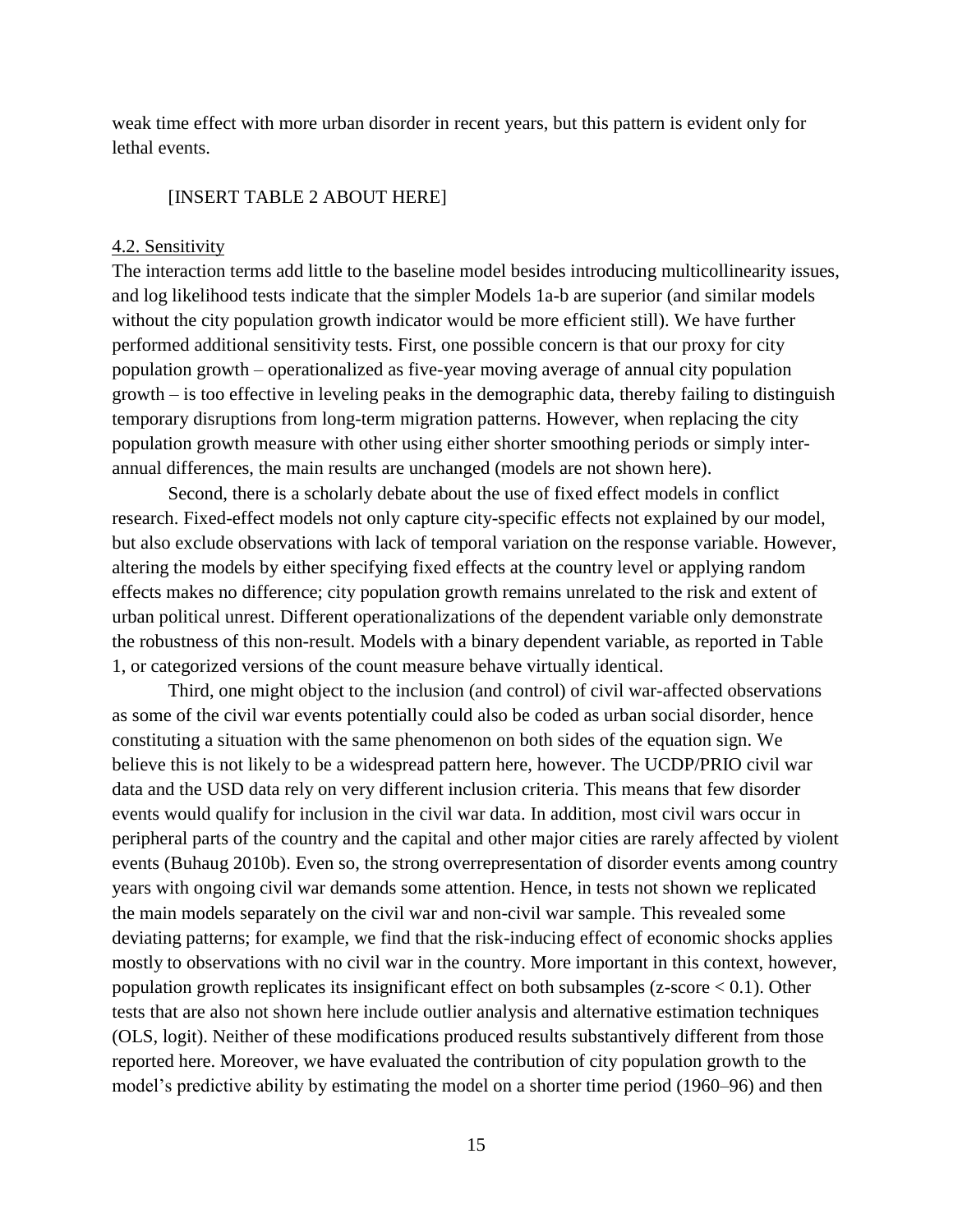compare out-of-sample predictions for the subsequent decade with true observations. Again, we find population growth to have a trivial contribution to the model's overall performance. See the online appendix posted alongside the replication data for documentation of this analysis.

As a final and somewhat more comprehensive sensitivity test, we decided to substitute our demographic measures with other sources of population data. One problem with the applied city-level population data is that they conflate natural growth with rural-urban migration, so it is impossible to distinguish empirically between the two processes. We are aware of no alternative population statistics that would remedy this limitation so this is a challenge left for future work. However, there is a second potential source of inaccuracy in the UN city population data that is easier to evade: expanding city limits and reclassification of rural into urban lands. Gridded population data, linking population estimates to fixed geographic entities (in our case, 1x1 degree grid cells), offer a useful alternative source for estimating city population growth rates. Models 6a-b in Table 3 show the results with GIS-generated population data described in further details in the data section above. Note that these data are only available since 1990 so we lose a significant number of observations. The weakening of many of the important control variables, in particular democracy and economic shock, is worrying and suggests that this subsample might not be representative of the universe of cases. While these models clearly thus have limitations, it is worth noting that city population growth measured by using GIS population data reproduce the statistically insignificant relationship between population growth and political violence.

The second substitute for our explanatory variable of prime interest is country-level rates of urban population growth. These data are less precise as they do not pertain exclusively to the cities of observation. On the other hand, they are available in a format that is clearly comparable across countries and over time. Moreover, as the cities in the Urban Social Disorder data are national capitals and other important urban centers, they are likely to have a significant bearing on the estimates in the UN's urbanization data. Strikingly, Models 7a-b indicate that urban population growth at the country level is negatively and significantly associated with urban demonstrations and riots. This result holds when controlling for crucial contextual factors, such as regime type, economic performance, and ongoing conflict. Hence, while rapid urban population growth may represent considerable challenges to human security and well-being in the growing mega-cities of the world, there is little in the historical data to suggest that strong urban population growth will necessarily lead to more unrest and violence.

#### [INSERT TABLE 3 ABOUT HERE]

## **5. Conclusions**

This article set out to study whether rapid city population growth is associated with a higher risk or frequency of urban violence. To this end, we analyzed a new dataset on urban social disorder, applying a variety of model specifications and variable operationalizations. All models failed to support the proposed association. Although one cannot rule out the possibility that this non-result is due to poor data, selection bias or misspecified models, we believe this reflects the true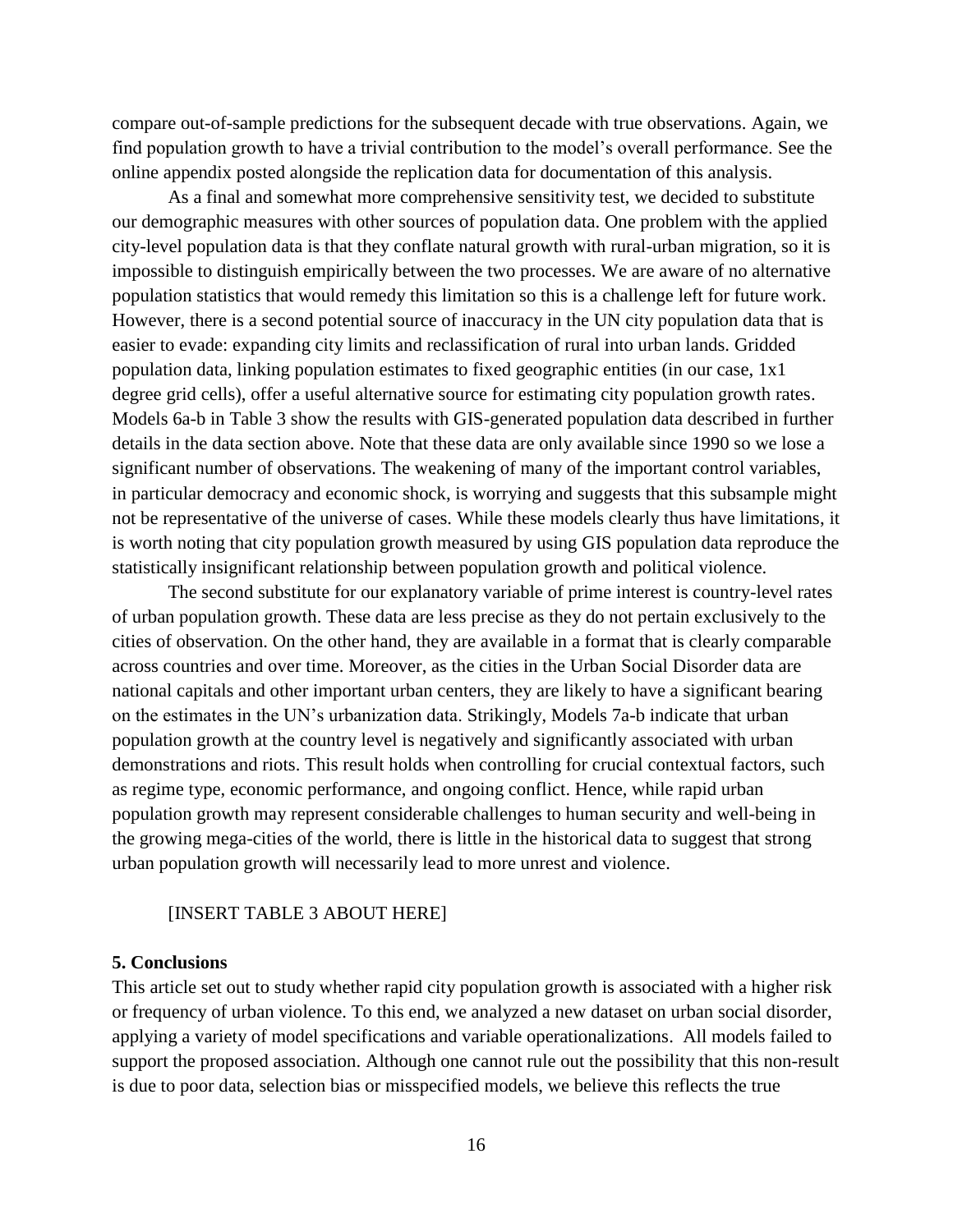relationship. Population growth in cities and urban disorder are at best causally unrelated; some models even indicated a reverse connection. How do we explain this? While it is all too easy to imagine the Kaplanesque shanty-towns and slums of rapid-expanding urban centers in the third world, one must not forget that cities offer unsurpassed economic opportunities and public goods. Jobs are more plentiful and living standards are often much higher in urban centers, and this population concentration has been vital for the development of industry and trade. In fact, no country in the modern age has achieved sustained economic growth without contemporaneous urbanization (UNFPA 2007). And even if strong urban population growth were to increase the level of urban social disorder, a related question remains: what happens in rural communities with considerable out-migration? It might be the case that rural-urban migration (as well as other forms of mobility) under certain conditions may function as a societal safety valve, relieving the pressure on vulnerable lands in the countryside. It is certainly a thought worthy of further exploration.

A number of challenges remain within this research portfolio. Ideally, we should be able to distinguish between natural and migration-induced city population growth. While the underpinnings of population pressure might apply in any instance, notions of relative deprivation, ethnic incompatibilities, and reaction to modernization should be more relevant in the latter case. Are security implications of urban population growth qualitatively different in cities with large labor-induced immigration compared to cities that have absorbed large masses of people fleeing an unsustainable countryside, or cities with high natural reproduction rates? Specifying under which conditions population growth is more likely to lead to increased human insecurity and social unrest in urban centers is a natural and important next step.

In addition, it would be pertinent to expand the scope of human insecurity beyond the present definition of social disorder and look at wider patterns of political and social insecurity. Homicide rates, organized crime, and terrorist events are plausible candidates. Another promising approach would be to study the presumed connection between urban population growth and political instability. Moreover, plans already exist to expand the spatial coverage of the Urban Social Disorder data to include Latin America and the Middle East. Although we have no a priori reason to expect significant regional differences in the urban population growthsecurity nexus, covering Asia and Africa only will always lead to concerns about the generalizability of the results.

Improving healthcare systems and sustained high birth rates imply that the populations of the third world will continue to grow, and economic development and increasing economic interdependence mean that this population growth will be absorbed by urban centers. Processes associated with climate change, especially sea-level rise but also marginalization of fertile lands in vulnerable areas, threaten to escalate this demographic trend further. Accordingly, policy makers, NGOs, and UN agencies are increasingly worried about the potency of future forced migration. Some even consider climate-induced displacement – most of which is expected to the form of rural-urban migration – to be "the most urgent threat" facing the developing world (Christian Aid 2007, p. 1). It is time, then, to intensify focus on potential security consequences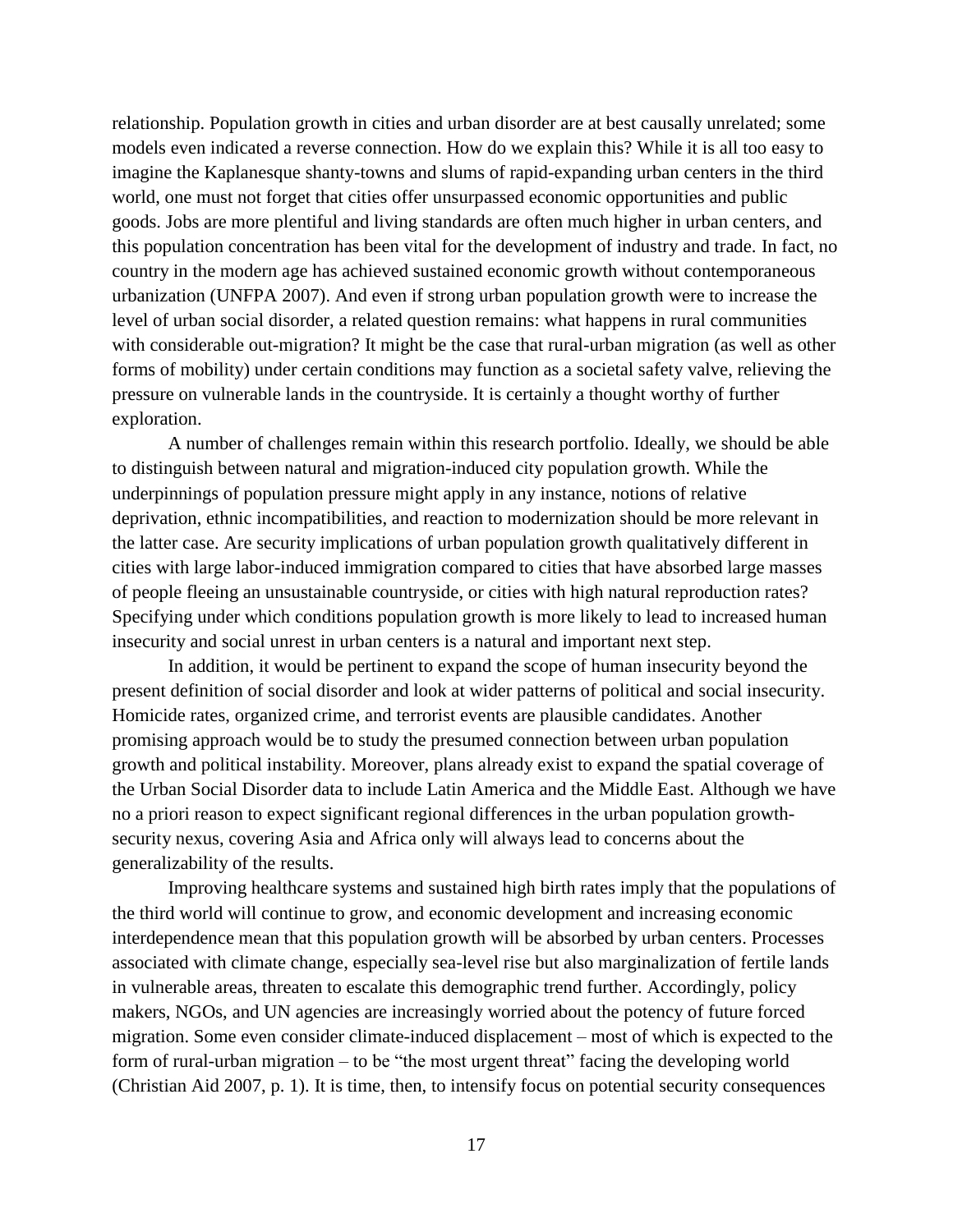of migration and the growth of cities also within academic circles. This paper represents but one small effort in this endeavor, and its main empirics-derived conclusion gives reason for cautious optimism. If anything, high urban population growth is associated with slightly *lower* risk of social disorder in cities. Future research will reveal whether this finding holds also for other forms of violence, and to what extent large out-migration affects the security of rural communities.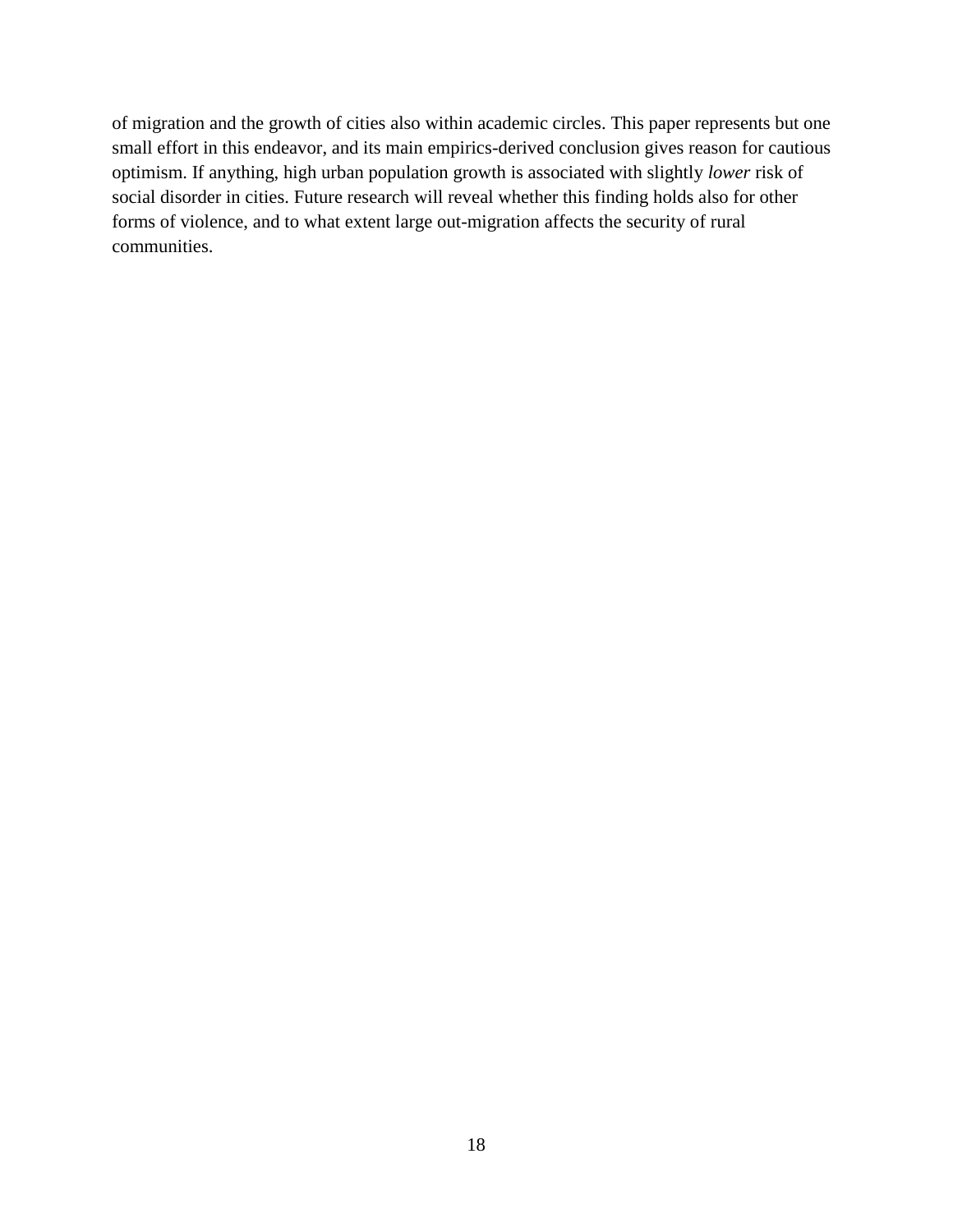#### **6. Literature**

- Auvinen, J., 1997. Political Conflict in Less Developed Countries 1981–89. Journal of Peace Research 34, 177–195.
- Banks, A.S., 2010. Cross-National Time-Series Data Archive. Databanks International. Jerusalem, Israel; see [http://www.databanksinternational.com](http://www.databanksinternational.com/) (30 Sept. 2010).
- Barnett, J., 2003. Security and Climate Change. Global Environmental Change 13, 7–17.
- Barnett, J., Adger, W.N., 2007. Climate Change, Human Security and Violent Conflict. Political Geography 26, 639–655.
- Benjaminsen, T.A., Alinon, K., Buhaug, H., Buseth, J.T., 2012. Does Climate Change Drive Land-Use Conflicts in the Sahel? Journal of Peace Research 49, 97-111.
- Black, R., Kniveton, D., Skeldon, R., Coppard, D., Murata, A., Schmidt-Verkerk, K., 2008. Demographics and Climate Change: Future Trends and their Policy Implications for Migration. Working Paper T27, Development Research Centre on Migration, Globalisation and Poverty.
- Brennan-Galvin, E., 2002. Crime and Violence in an Urbanizing World. Journal of International Affairs 56, 123–145.
- Buhaug, H., 2010a. Climate Not to Blame for African Civil Wars. Proceedings of the National Academy of Sciences of the United States of America 107, 16477–16482.
- Buhaug 2010b. Dude, Where's My Conflict? LSG, Relative Strength, and the Location of Civil War. Conflict Management and Peace Science 27, 107–128.
- Cederman, L.-E., Weidmann, N.B., Gleditsch, K.S., 2011. Horizontal Inequalities and Ethno-Nationalist Civil War: A Global Comparison. American Political Science Review, 478- 495.
- Charron, N., Lapuente, V., 2010. Does Democracy Produce Quality of Government? European Journal of Political Research 49, 443–470.
- Christian Aid, 2007. Human Tide: The Real Migration Crisis. London: Christian Aid.
- Cincotta, R., Engelman, R., Anastasion, D., 2003. The Security Demographic: Population and Civil Conflict After the Cold War: Washington, DC: Population Action International.
- Collier, P., Hoeffler, A., 2004. Greed and Grievance in Civil War. Oxford Economic Papers 56, 563–595.
- Devitt C., Tol, R. S. J., 2012. Civil War, Climate Change, and Development: A Scenario Study for Sub-Saharan Africa. Journal of Peace Research 49, 51-64.
- Ehrlich, P.R., 1968. The Population Bomb. New York: Ballantine Books.
- Esty, D. C., Goldstone, J.A., Gurr, T.R., Harff, B, Levy, M., Dabelko, G.D., Surko, P., Unger, A.N., 1998. *State Failure Task Force Report: Phase II Findings.* McLean, VA: Science Applications International.
- Evers, H.-D., 1975. Urbanization and Urban Conflict in Southeast Asia. Asian Survey 15, 775– 785.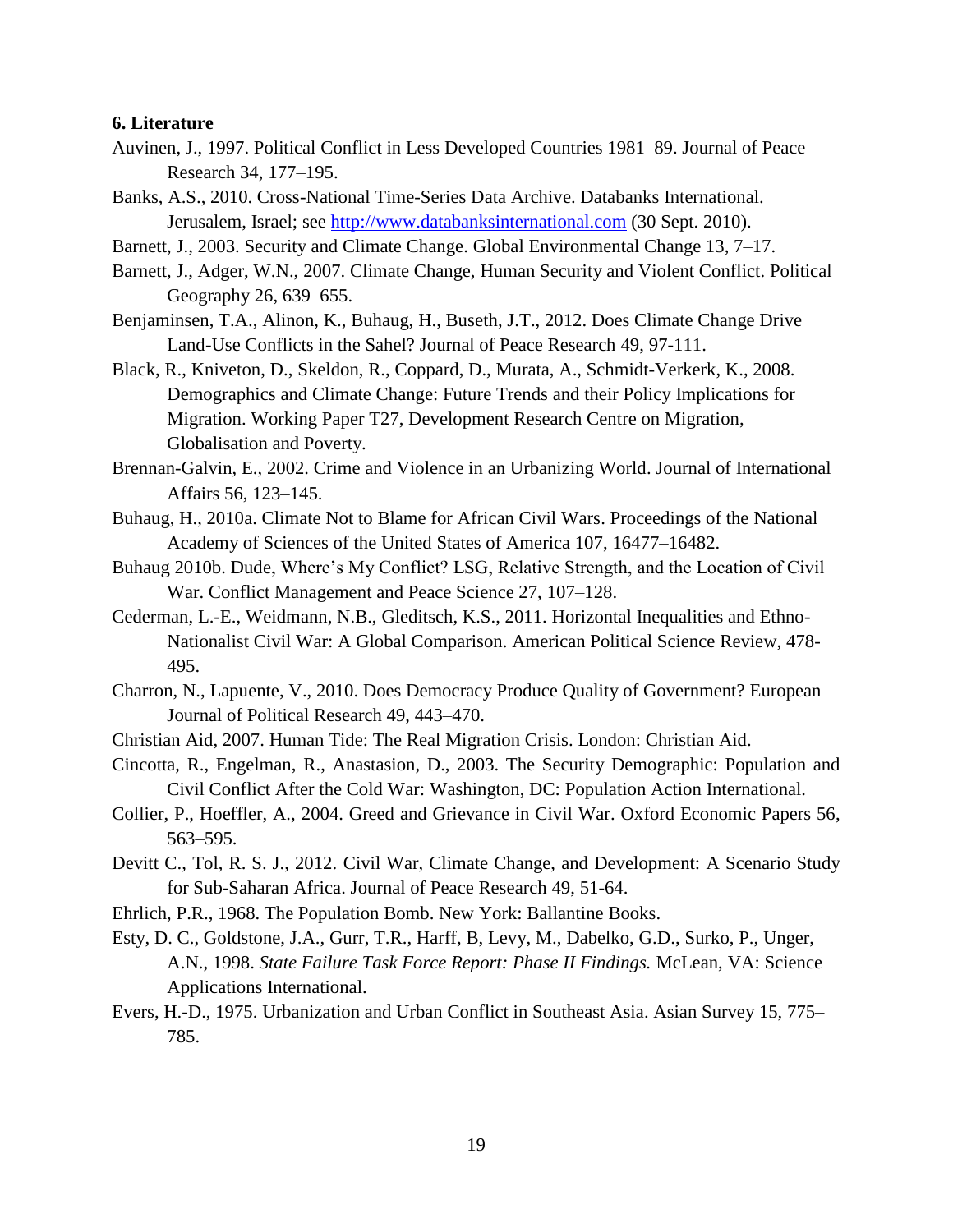- Gates, S., Hegre, H., Jones, M., Strand, H., 2006. Institutional Inconsistency and Political Instability: Polity Duration, 1800–2000. American Journal of Political Science 50, 893– 908.
- Gizelis, T.-I., Wooden, A.E., 2010. Water Resources, Institutions, and Intrastate Conflict. Political Geography 8, 444–453.
- Gizewski, P., Homer-Dixon, T., 1995. Urban Growth and Violence: Will the Future Resemble the Past? Occasional Paper, Project on Environment, Population and Security. Washington, DC: American Association for the Advancement of Science and the University of Toronto.
- Gizewski, P., Homer-Dixon, T., 1998. The Case Of Pakistan. Chapter 5 in Ecoviolence: Links among Environment, Population and Security, p. 147-200. Lanham, MD: Rowman and Littlefield.
- Gleditsch, K.S., 2002. Expanded Trade and GDP Data. Journal of Conflict Resolution 46, 712- 724.
- Gleditsch, N.P., 2012. Whither the Weather? Climate Change and Conflict. Journal of Peace Research 49, 3-9.
- Gleditsch, N.P., Wallensteen, P., Eriksson, M., Sollenberg, M., Strand, H., 2002. Armed Conflict 1946–2001: A New Dataset. Journal of Peace Research 39, 615–637.
- Goldstone, J.A., 1991. Revolution and Rebellion in the Early Modern World. Berkeley and Los Angeles, CA: University of California Press.
- Goldstone, J.A., 2002. Population and Security: How Demographic Change Can Lead to Violent Conflict. Journal of International Affairs 56, 3-21.
- Goldstone, J.A., 2010. The New Population Bomb: Four Population Megatrends that Will Shape the Global Future. Foreign Affairs 89, 31–43.
- Grimm, N.B., Faeth, S.H., Golubiewski, N.E., Redman, C.L., Wu, Jianguo, Bai, Xuemei, Briggs, J.M., 2008. Global Change and the Ecology of Cities. Science 319, 756–760.
- Gurr, T.R., 1970. Why Men Rebel. Princeton, NJ: Princeton University Press.
- Hegre, H., Sambanis, N., 2006. Sensitivity Analysis of Empirical Results on Civil War Onset. Journal of Conflict Resolution 50, 508–536.
- Hendrix, C., Salehyan, I., 2012. Climate Change, Rainfall, and Social Conflict in Africa. Journal of Peace Research 49, 35-50.
- Herbst, J., 2000. States and Power in Africa. Princeton, NJ: Princeton University Press.
- Homer-Dixon, T., 1999. Environment, Scarcity, and Violence. Princeton, NJ: Princeton University Press.
- Homer-Dixon, T., Blitt, J. (Eds.), 1998. Ecoviolence: Links among Environment, Population and Security. Lanham, MD: Rowman and Littlefield.
- Horowitz, D.L., 1985. Ethnic Groups in Conflict. Berkeley, CA: University of California Press.
- Huntington, S.P., 1996. The Clash of Civilizations and the Remaking of World Order. New York: Simon and Schuster.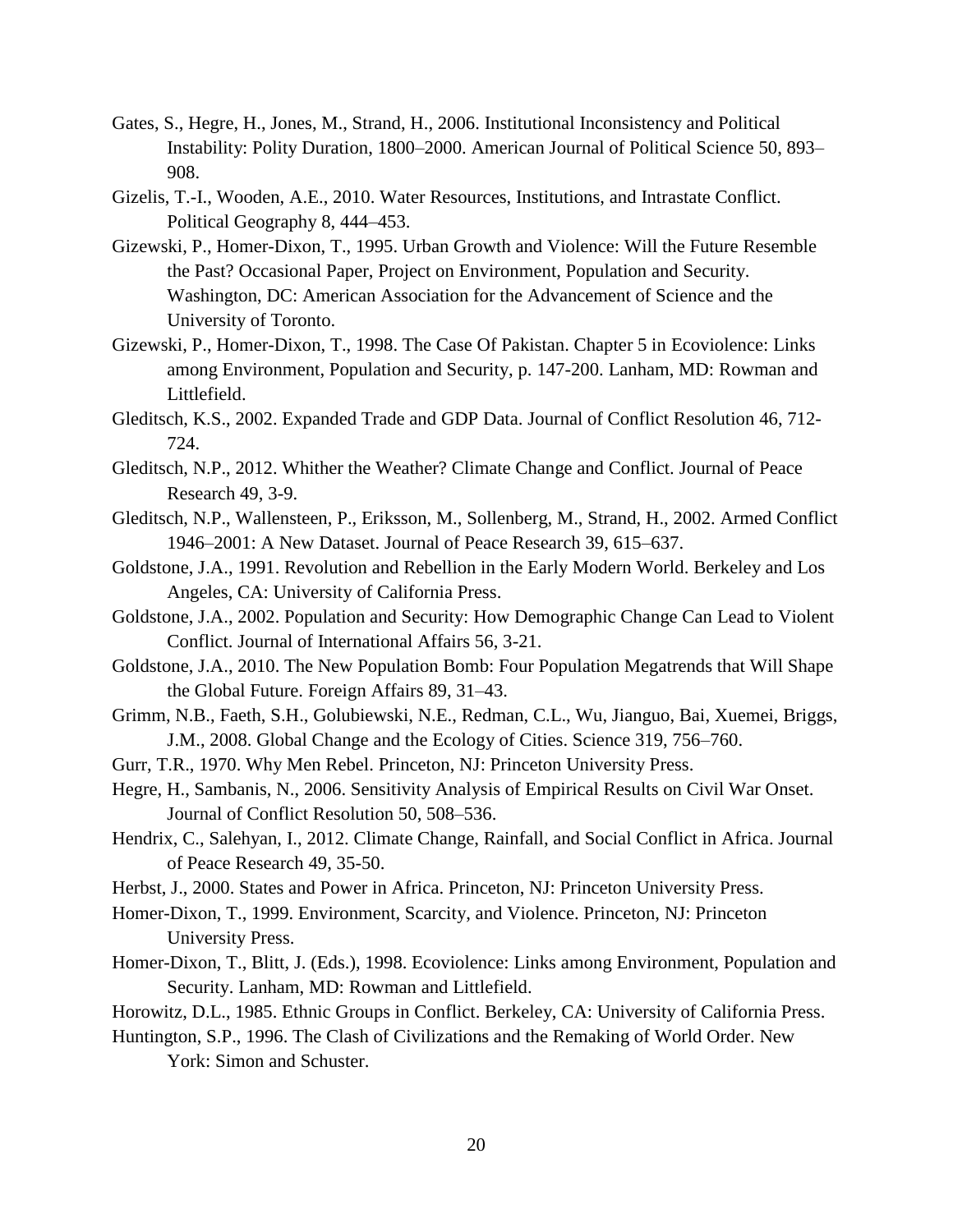- IPCC, 2007. Climate Change 2007 Impacts, Adaptation and Vulnerability. Cambridge: Cambridge University Press.
- Kahl, C.H., 2006. States, Scarcity, and Civil Strife in the Developing World. Princeton, NJ: Princeton University Press.
- Kaplan, R.D., 1994. The Coming Anarchy. The Atlantic Monthly, February.
- Kaufmann, C., 1996. Possible and Impossible Solutions to Ethnic Civil Wars. International Security 20, 136–175.
- Li, Q., Reuveny, R., 2006. Democracy and Environmental Degradation. International Studies Quarterly 50, 935–956.
- Lobell, D.B., Schlenker, W., Costa-Roberts, J. 2011. Climate Trends and Global Crop Production since 1980. Science 333, 616–620.
- Lomborg, B., 2001. The Skeptical Environmentalist: Measuring the Real State of the World. Cambridge: Cambridge University Press.
- National Research Council, 2003. *Cities Transformed: Demographic Change and its Implications in the Developing World*. Panel on Urban Population Dynamics, MR Montgomery; R Stren, B Cohen and HE Reed, eds., Committee on Population, Division of Behavioral and Social Sciences and Education. Washington, DC: The National Academies Press.
- The New York Times, 2011. London Sees Twin Perils Converging to Fuel Riot. 7 August. [www.nytimes.com/2011/08/08/world/europe/08britain.html?pagewanted=1&\\_r=1&hp.](http://www.nytimes.com/2011/08/08/world/europe/08britain.html?pagewanted=1&_r=1&hp)
- Østby, G., 2008. Polarization, Horizontal Inequalities and Violent Civil Conflict. Journal of Peace Research 45, 143–162.
- Percival, V., Homer-Dixon, T., 1998. Environmental Scarcity and Violent Conflict: The Case of South Africa. Journal of Peace Research 35, 279–298.
- Piguet E., Pécoud A., de Guchteneire, P., 2011. Migration and Climate Change. Cambridge: Cambridge University Press and UNESCO.
- Posen, B., 1993. The Security Dilemma and Ethnic Conflict. Survival 35, 27–47.
- Raleigh, C., 2010. Political Marginalization, Climate Change, and Conflict in African Sahel States. International Studies Review 12, 69–86.
- Raleigh, C., Jordan, L., 2010. Climate Change and Migration: Emerging Patterns in the Developing World. In: Mearns, R., Norton, A.P. (Eds.), Social Dimension of Climate Change: Equity and Vulnerability in a Warming World. The World Bank, pp. 103–132.
- Raleigh, C., Kniveton, D., 2012. Come Rain or Shine: An Analysis of Conflict and Climate Variability in East Africa. Journal of Peace Research 49, 51-64.
- Ravallion, M., Chen, S., Sangraula, P., 2007. New Evidence on the Urbanization of Global Poverty. Population and Development Review 33, 667–701.
- Russill, C., Nyssa, Z., 2009. The Tipping Point Trend in Climate Change Communication. Global Environmental Change – Human and Policy Dimensions 19, 336–344.
- Salehyan, I., 2008. From Climate Change to Conflict? No Consensus Yet. Journal of Peace Research 45, 315–326.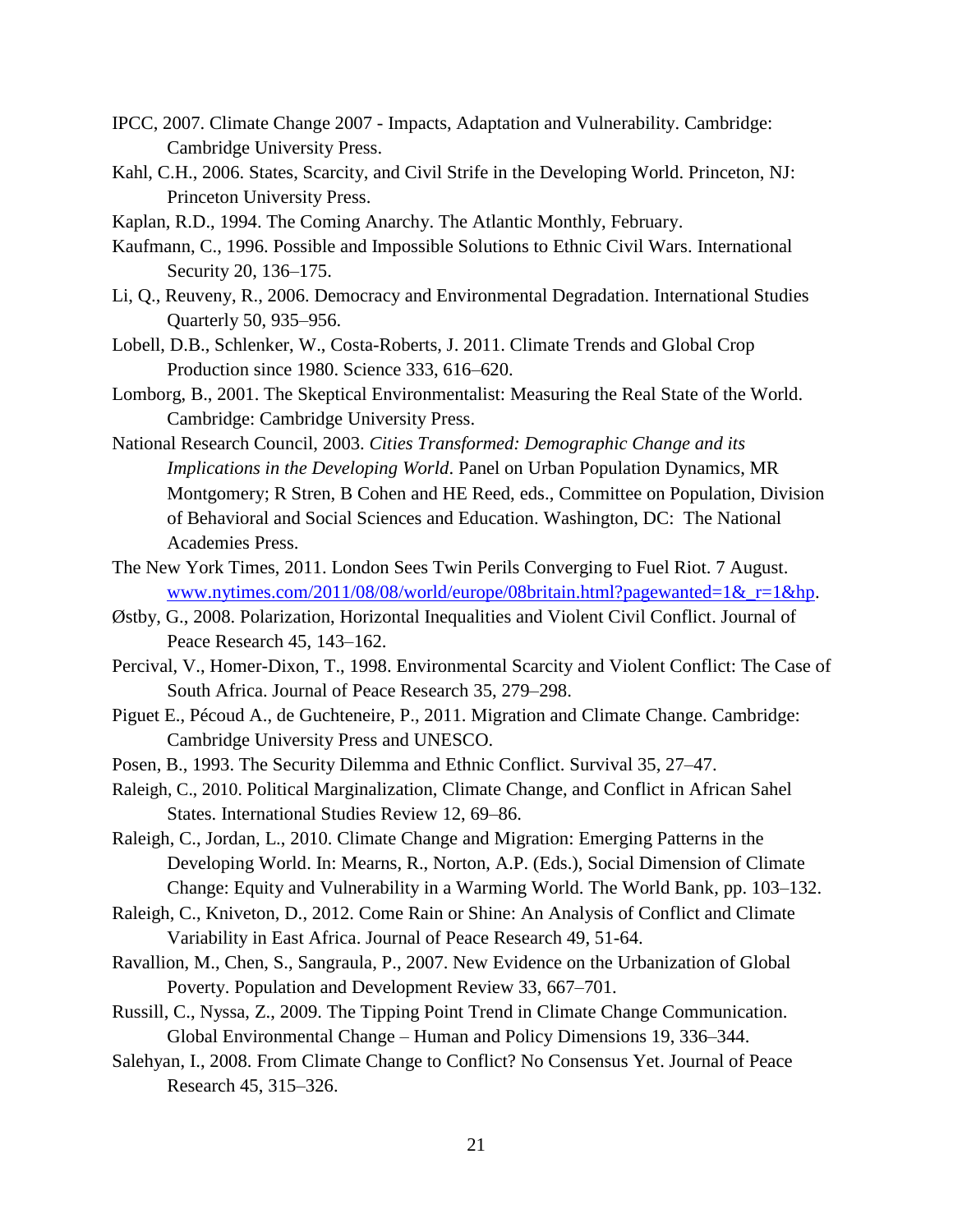- Theisen, O.M., 2012. Climate Clashes? Weather Variability, Land Pressure, and Organized Violence in Kenya, 1989-2004. Journal of Peace Research 49, 81-96.
- Theisen, O.M., Holtermann, H., Buhaug, H., 2011-12. Drought, Political Exclusion, and Civil War. International Security 36, 79-106.
- Themnér, L., Wallensteen, P., 2012. Armed Conflicts, 1946–2011. Journal of Peace Research 49, 565–575.
- Toft, M.D., 2003. The Geography of Ethnic Violence: Identity, Interests, and the Indivisibility of Territory. Princeton, NJ and Oxford: Oxford University Press.
- UK Government Office for Science, 2011. Foresight Migration and Global Environmental Change: Future Challenges and Opportunities. London: Government Office for Science.
- UN, annual. Demographic Yearbook. New York: United Nations.
- UN, 2008. Urban and Rural Population by Age and Sex, 1950-2005. Version 1. New York: United Nations Population Division. CD-ROM May 2008.
- UN, 2010. World Urbanization Prospects: The 2009 Revision. Highlights. New York: United Nations Population Division.
- UNFPA, 2007. State of the World Population 2007. Unleashing the Potential of Urban Growth. New York: United Nations Population Fund.
- UN-HABITAT, 2010. State of the World's Cities 2010/2011: Bridging the Urban Divide. London and Sterling, VA: Earthscan.
- Urdal, H., 2005. People vs. Malthus: Population Pressure, Environmental Degradation and Armed Conflict Revisited. Journal of Peace Research 42, 417–434.
- Urdal, H., 2008. Population, Resources, and Political Violence: A Subnational Study of India, 1956–2002. Journal of Conflict Resolution 52, 590–617.
- Urdal, H., Hoelscher, K., 2012. Explaining Urban Social Disorder and Violence: An Empirical Study of Event Data from Asian and Sub-Saharan African Cities. International Interactions 38, 512-528.
- Ward. M. D., Greenhill, B. D., Bakke, K. M., 2010. The Perils of Policy by P-Value: Predicting Civil Conflicts. Journal of Peace Research 47, 363-375.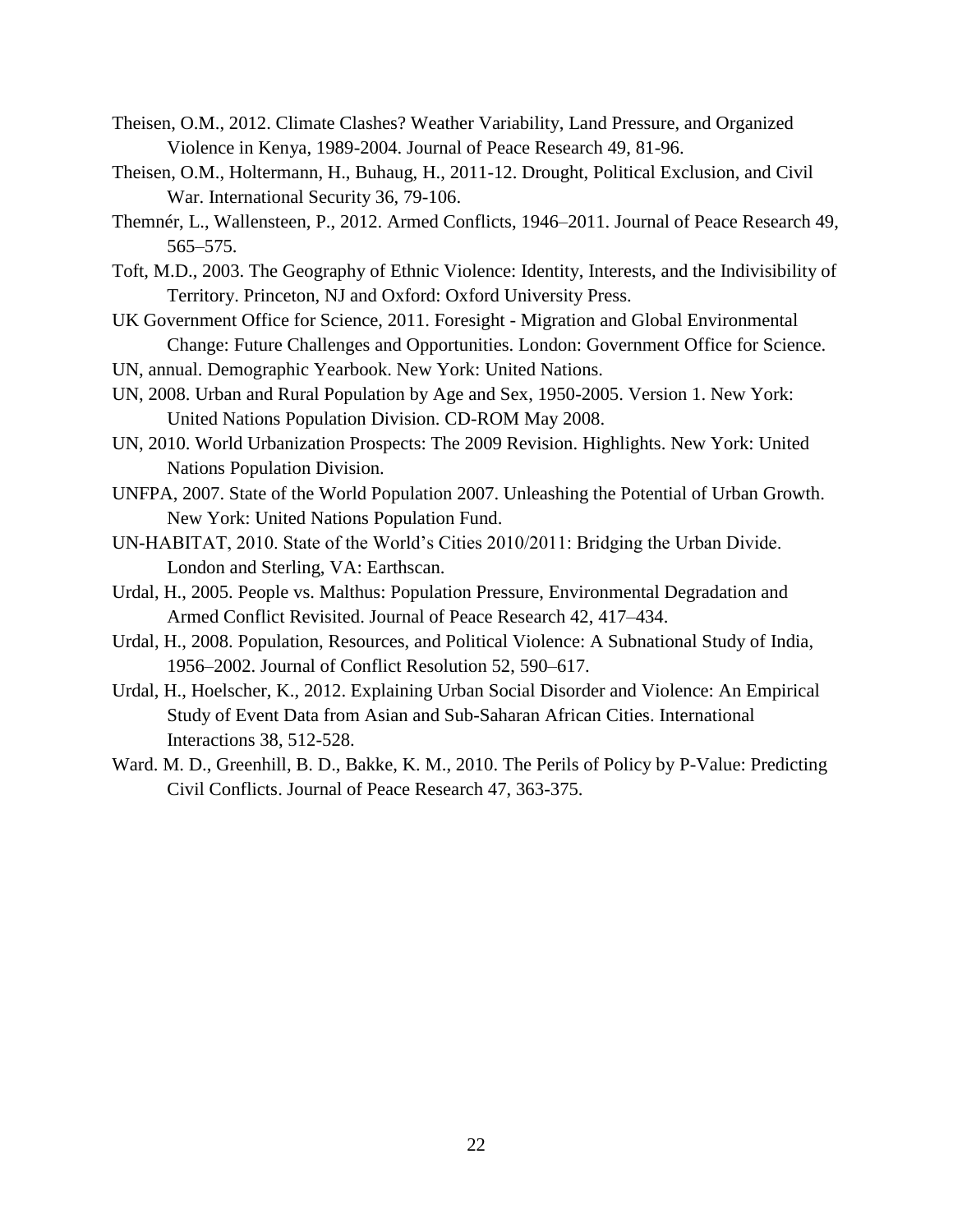## **Note to Figures**



Figure 1. Urban social disorder events by year, 1960–2005

Note: The figure illustrates the annual frequency of non-lethal and lethal disorder events in 55 major cities in Asia and Sub-Saharan Africa.